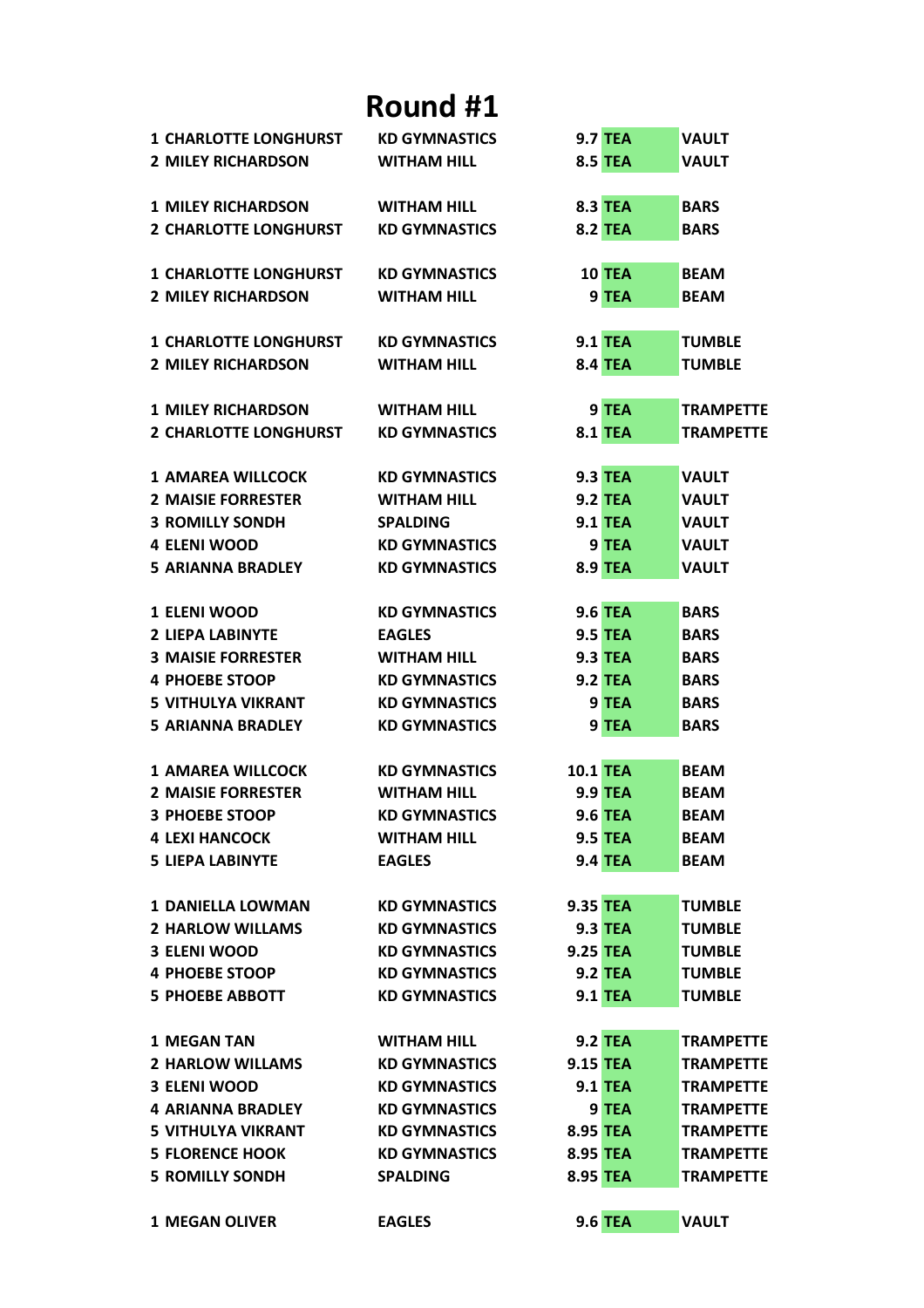| <b>2 LILY HOOKER</b>                    | <b>SPALDING</b>         | <b>9.55 TEA</b> | <b>VAULT</b>     |
|-----------------------------------------|-------------------------|-----------------|------------------|
| <b>3 SOFIA-MAE MARTIN</b>               | <b>KD GYMNASTICS</b>    | <b>9.5 TEA</b>  | <b>VAULT</b>     |
| <b>4 MILANIJA ZOTKEVICIUTE</b>          | <b>EAGLES</b>           | <b>9.2 TEA</b>  | <b>VAULT</b>     |
| 5 PHILIPPA AITCHISON-BOWSEI WITHAM HILL |                         | <b>9.1 TEA</b>  | <b>VAULT</b>     |
|                                         |                         |                 |                  |
| <b>1 FAITH WINTER</b>                   | <b>SPALDING</b>         | <b>8.7 TEA</b>  | <b>BARS</b>      |
| 2 MILANIJA ZOTKEVICIUTE                 | <b>EAGLES</b>           | <b>8.3 TEA</b>  | <b>BARS</b>      |
| <b>3 KAIDI PAGE</b>                     | <b>SPALDING</b>         | <b>8.2 TEA</b>  | <b>BARS</b>      |
| <b>4 LILY HOOKER</b>                    | <b>SPALDING</b>         | <b>8.1 TEA</b>  | <b>BARS</b>      |
| <b>5 AMARA DENSHAM</b>                  | <b>SPALDING</b>         | 8 TEA           | <b>BARS</b>      |
| <b>5 MEGAN OLIVER</b>                   | <b>EAGLES</b>           | 8 TEA           | <b>BARS</b>      |
|                                         |                         |                 |                  |
| <b>1 MEGAN OLIVER</b>                   | <b>EAGLES</b>           | <b>9.9 TEA</b>  | <b>BEAM</b>      |
| 2 KAIDI PAGE                            | <b>SPALDING</b>         | <b>9.8 TEA</b>  | <b>BEAM</b>      |
| <b>3 FREYA TSIRKOU</b>                  | <b>EAGLES</b>           | <b>9.7 TEA</b>  | <b>BEAM</b>      |
| <b>4 MILANIJA ZOTKEVICIUTE</b>          | <b>EAGLES</b>           | <b>9.6 TEA</b>  | <b>BEAM</b>      |
| <b>5 ELSIE-MAY COLLISON</b>             | <b>EAGLES</b>           | <b>9.4 TEA</b>  | <b>BEAM</b>      |
|                                         |                         |                 |                  |
| <b>1 SOFIA-MAE MARTIN</b>               | <b>KD GYMNASTICS</b>    | <b>9.7 TEA</b>  | <b>TUMBLE</b>    |
| <b>2 MILANIJA ZOTKEVICIUTE</b>          | <b>EAGLES</b>           | <b>9.3 TEA</b>  | <b>TUMBLE</b>    |
| <b>3 LILY HOOKER</b>                    | <b>SPALDING</b>         | <b>9.1 TEA</b>  | <b>TUMBLE</b>    |
| <b>4 THANDIE KNOX</b>                   | <b>GROVE AND DIDCOT</b> | <b>9.05 TEA</b> | <b>TUMBLE</b>    |
| <b>5 KAIDI PAGE</b>                     | <b>SPALDING</b>         | 9 TEA           | <b>TUMBLE</b>    |
|                                         |                         |                 |                  |
| 1 MILANIJA ZOTKEVICIUTE                 | <b>EAGLES</b>           | <b>9.85 TEA</b> | <b>TRAMPETTE</b> |
| <b>2 MEGAN OLIVER</b>                   | <b>EAGLES</b>           | <b>9.65 TEA</b> | <b>TRAMPETTE</b> |
| <b>3 LILY HOOKER</b>                    | <b>SPALDING</b>         | <b>9.55 TEA</b> | <b>TRAMPETTE</b> |
| <b>4 SNEZANA ZAROVA</b>                 | <b>EAGLES</b>           | <b>9.45 TEA</b> | <b>TRAMPETTE</b> |
| <b>5 TAHLIA PROVIDENCE</b>              | <b>SPALDING</b>         | <b>9.35 TEA</b> | <b>TRAMPETTE</b> |
| <b>5 ELSIE-MAY COLLISON</b>             | <b>EAGLES</b>           | <b>9.35 TEA</b> | <b>TRAMPETTE</b> |
| 5 PHILIPPA AITCHISON-BOWSEI WITHAM HILL |                         | 9.35 TEA        | <b>TRAMPETTE</b> |
|                                         |                         |                 |                  |
| <b>1 AVA BRICKELL</b>                   | <b>LUTON</b>            | <b>9.5 TEA</b>  | <b>VAULT</b>     |
| <b>2 STEPHANIE GABRIEL</b>              | <b>EAGLES</b>           | 9 TEA           | <b>VAULT</b>     |
| <b>3 ZARA HARRISON</b>                  | <b>SPALDING</b>         | <b>8.85 TEA</b> | <b>VAULT</b>     |
| <b>4 CLEYA CHAPLIN</b>                  | <b>KD GYMNASTICS</b>    | <b>8.8 TEA</b>  | <b>VAULT</b>     |
| <b>5 MIRIAM TAWFIX</b>                  | <b>KD GYMNASTICS</b>    | <b>8.6 TEA</b>  | <b>VAULT</b>     |
| <b>5 KAYLA STANDBRIDGE</b>              | <b>LUTON</b>            | <b>8.6 TEA</b>  | <b>VAULT</b>     |
|                                         |                         |                 |                  |
| <b>1 AVA BRICKELL</b>                   | <b>LUTON</b>            | <b>9.4 TEA</b>  | <b>BARS</b>      |
| <b>2 ZARA HARRISON</b>                  | <b>SPALDING</b>         | <b>8.9 TEA</b>  | <b>BARS</b>      |
| <b>3 KAYLA STANDBRIDGE</b>              | <b>LUTON</b>            | 8 TEA           | <b>BARS</b>      |
| <b>4 STEPHANIE GABRIEL</b>              | <b>EAGLES</b>           | <b>7.9 TEA</b>  | <b>BARS</b>      |
| <b>5 CLEYA CHAPLIN</b>                  | <b>KD GYMNASTICS</b>    | <b>7.8 TEA</b>  | <b>BARS</b>      |
|                                         |                         |                 |                  |
| <b>1 AVA BRICKELL</b>                   | <b>LUTON</b>            | <b>9.7 TEA</b>  | <b>BEAM</b>      |
| <b>2 KAYLA STANDBRIDGE</b>              | <b>LUTON</b>            | <b>9.6 TEA</b>  | <b>BEAM</b>      |
| <b>3 STEPHANIE GABRIEL</b>              | <b>EAGLES</b>           | 9 TEA           | <b>BEAM</b>      |
| <b>4 CLEYA CHAPLIN</b>                  | <b>KD GYMNASTICS</b>    | <b>8.9 TEA</b>  | <b>BEAM</b>      |
| <b>5 MIRIAM TAWFIX</b>                  | <b>KD GYMNASTICS</b>    | <b>7.5 TEA</b>  | <b>BEAM</b>      |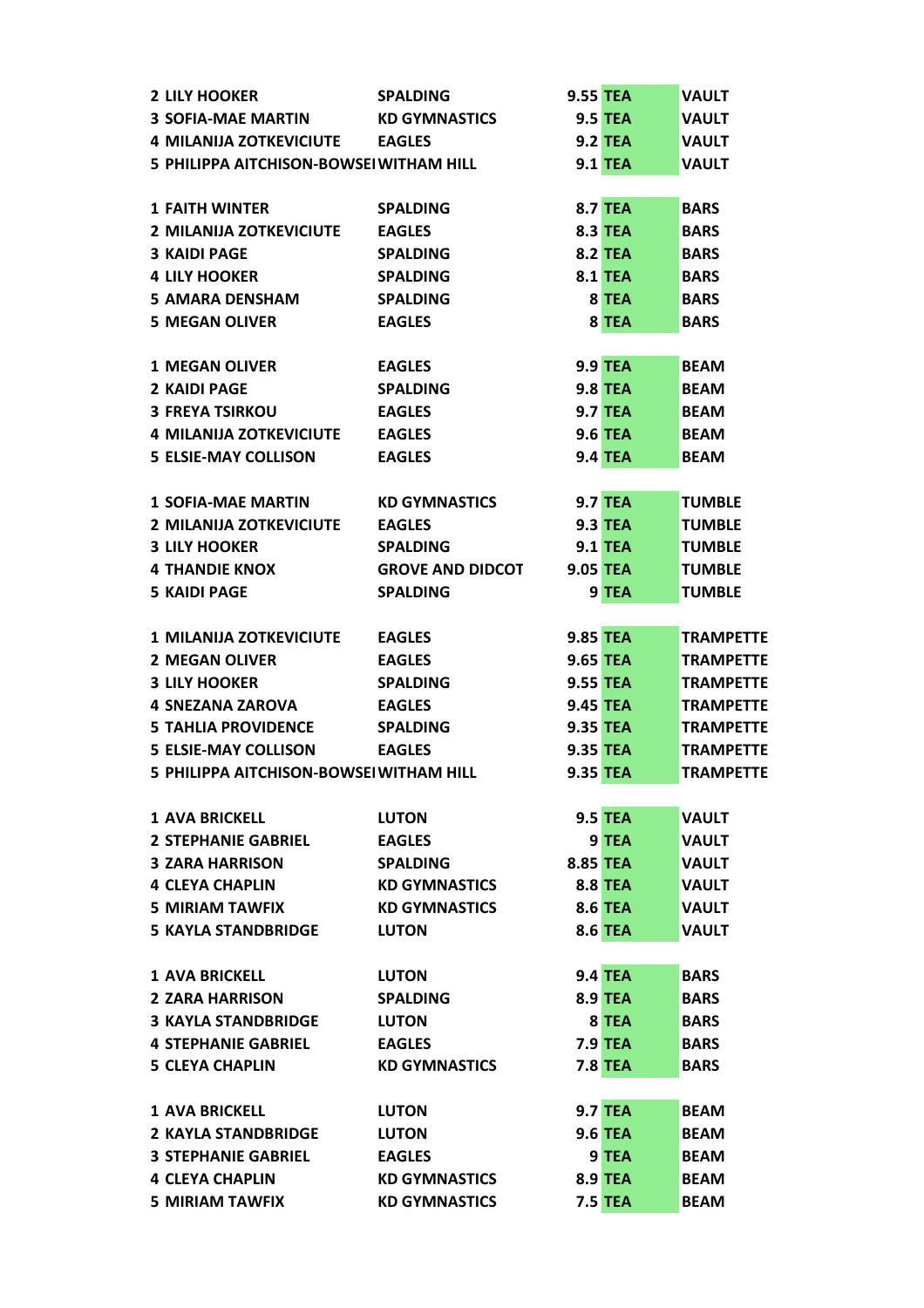| <b>1 ZARA HARRISON</b>     | <b>SPALDING</b>      |                 | <b>9.2 TEA</b> | <b>TUMBLE</b>    |
|----------------------------|----------------------|-----------------|----------------|------------------|
| <b>2 AVA BRICKELL</b>      | <b>LUTON</b>         |                 | 9 TEA          | <b>TUMBLE</b>    |
| <b>3 CLEYA CHAPLIN</b>     | <b>KD GYMNASTICS</b> | <b>8.85 TEA</b> |                | <b>TUMBLE</b>    |
| <b>4 STEPHANIE GABRIEL</b> | <b>EAGLES</b>        |                 | <b>8.8 TEA</b> | <b>TUMBLE</b>    |
| <b>5 KAYLA STANDBRIDGE</b> | <b>LUTON</b>         |                 | <b>8.7 TEA</b> | <b>TUMBLE</b>    |
|                            |                      |                 |                |                  |
| <b>1 KAYLA STANDBRIDGE</b> | <b>LUTON</b>         |                 | <b>9.6 TEA</b> | <b>TRAMPETTE</b> |
| <b>2 CLEYA CHAPLIN</b>     | <b>KD GYMNASTICS</b> |                 | <b>9.5 TEA</b> | <b>TRAMPETTE</b> |
| <b>3 STEPHANIE GABRIEL</b> | <b>EAGLES</b>        |                 | <b>9.4 TEA</b> | <b>TRAMPETTE</b> |
| <b>4 AVA BRICKELL</b>      | <b>LUTON</b>         |                 | <b>9.3 TEA</b> | <b>TRAMPETTE</b> |
| <b>5 ZARA HARRISON</b>     | <b>SPALDING</b>      | <b>9.25 TEA</b> |                | <b>TRAMPETTE</b> |
|                            |                      |                 |                |                  |

| <b>1 EMMA BRADSTOCK</b>                  | <b>MILTON KEYNES</b> | 9.2 ROYAL         | <b>VAULT</b>     |
|------------------------------------------|----------------------|-------------------|------------------|
| 2 LAILA FAZACKERLEY FLIC FLAC            |                      | 9 ROYAL           | <b>VAULT</b>     |
| <b>3 SOPHIE MAKIN</b>                    | <b>FLIC FLAC</b>     | 8.9 ROYAL         | <b>VAULT</b>     |
| <b>4 KAYDEN DE GRAFT JOHNSON BEDFORD</b> |                      | 8.8 ROYAL         | <b>VAULT</b>     |
| <b>5 EVIE HUNT</b>                       | <b>EAGLES</b>        | 8.7 ROYAL         | <b>VAULT</b>     |
|                                          |                      |                   |                  |
| <b>1 KAYDEN DE GRAFT JOHNSON BEDFORD</b> |                      | <b>10 ROYAL</b>   | <b>BARS</b>      |
| <b>2 ANGEL MUNRO</b>                     | <b>EAGLES</b>        | 9.3 ROYAL         | <b>BARS</b>      |
| <b>3 EVIE HUNT</b>                       | <b>EAGLES</b>        | 9 ROYAL           | <b>BARS</b>      |
| <b>4 EMMA BRADSTOCK</b>                  | <b>MILTON KEYNES</b> | 8.9 ROYAL         | <b>BARS</b>      |
| 5 LAILA FAZACKERLEY                      | <b>FLIC FLAC</b>     | 8.7 ROYAL         | <b>BARS</b>      |
|                                          |                      |                   |                  |
| <b>1 ANGEL MUNRO</b>                     | <b>EAGLES</b>        | 10.5 ROYAL        | <b>BEAM</b>      |
| <b>2 SOPHIE EVANS</b>                    | <b>KD GYMNASTICS</b> | <b>10.3 ROYAL</b> | <b>BEAM</b>      |
| <b>3 NIEVE ADAMS</b>                     | <b>HUNTINGDON</b>    | <b>10.2 ROYAL</b> | <b>BEAM</b>      |
| <b>4 KAYDEN DE GRAFT JOHNSON BEDFORD</b> |                      | <b>10.1 ROYAL</b> | <b>BEAM</b>      |
| <b>5 MIA MAY BOVINGTON</b>               | <b>SLEAFORD</b>      | <b>10 ROYAL</b>   | <b>BEAM</b>      |
|                                          |                      |                   |                  |
| <b>1 NIEVE ADAMS</b>                     | <b>HUNTINGDON</b>    | <b>9.65 ROYAL</b> | <b>TUMBLE</b>    |
| <b>2 LAILA FAZACKERLEY</b>               | <b>FLIC FLAC</b>     | 9.5 ROYAL         | <b>TUMBLE</b>    |
| <b>3 ANGEL MUNRO</b>                     | <b>EAGLES</b>        | 9.4 ROYAL         | <b>TUMBLE</b>    |
| <b>4 SOPHIE MAKIN</b>                    | <b>FLIC FLAC</b>     | 9.3 ROYAL         | <b>TUMBLE</b>    |
| <b>5 KAYDEN DE GRAFT JOHNSON BEDFORD</b> |                      | 9.25 ROYAL        | <b>TUMBLE</b>    |
|                                          |                      |                   |                  |
| <b>1 ANGEL MUNRO</b>                     | <b>EAGLES</b>        | 9 ROYAL           | <b>TRAMPETTE</b> |
| <b>2 SOPHIE EVANS</b>                    | <b>KD GYMNASTICS</b> |                   | <b>TRAMPETTE</b> |
| <b>3 NIEVE ADAMS</b>                     | <b>HUNTINGDON</b>    | 8.9 ROYAL         | <b>TRAMPETTE</b> |
| 4 MIA MAY BOVINGTON SLEAFORD             |                      | 8.85 <b>ROYAL</b> | <b>TRAMPETTE</b> |
| <b>5 KAYDEN DE GRAFT JOHNSON BEDFORD</b> |                      | 8.8 ROYAL         | <b>TRAMPETTE</b> |
|                                          |                      |                   |                  |
| <b>1 LEXIE MARTIN</b>                    | <b>FUTURE GC</b>     | 9 ROYAL           | <b>VAULT</b>     |
| <b>2 MARIBEL LOY</b>                     | <b>SPALDING</b>      | 8.9 ROYAL         | <b>VAULT</b>     |
| <b>3 NAIHYA TROTTER</b>                  | <b>SPALDING</b>      | 8.7 ROYAL         | <b>VAULT</b>     |
| <b>4 FREJA GRANT</b>                     | <b>MILTON KEYNES</b> | 8.6 ROYAL         | <b>VAULT</b>     |
| <b>5 MAIA EGGAR</b>                      | <b>FUTURE GC</b>     | 8.5 ROYAL         | <b>VAULT</b>     |
|                                          |                      |                   |                  |
| <b>1 ABIGAEL AVELINO</b>                 | <b>SUTTON</b>        | 10 ROYAL          | <b>BARS</b>      |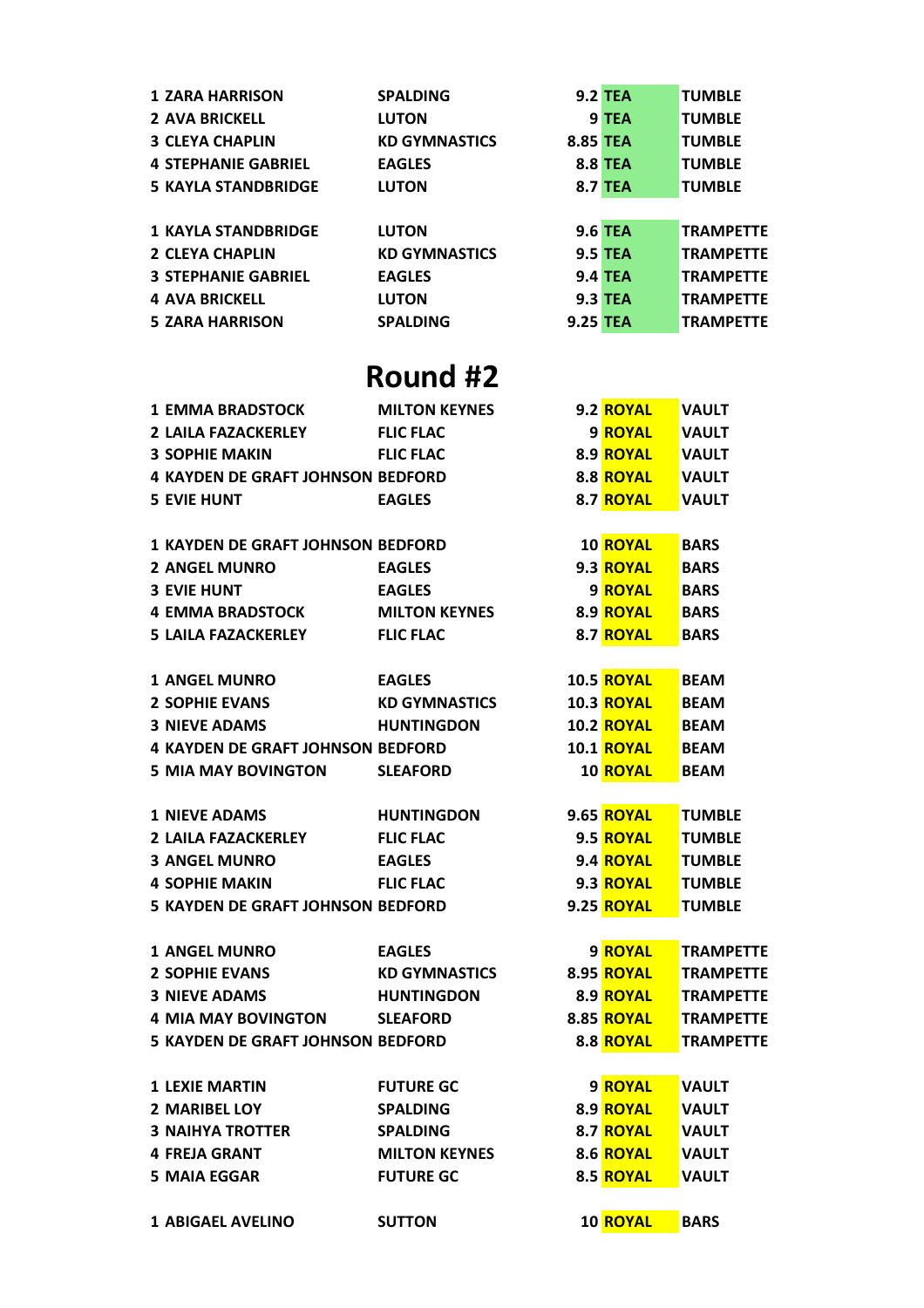| <b>2 MARIBEL LOY</b>        | <b>SPALDING</b>         | 9.6 ROYAL          | <b>BARS</b>      |
|-----------------------------|-------------------------|--------------------|------------------|
| <b>3 LEXIE MARTIN</b>       | <b>FUTURE GC</b>        | 9.5 ROYAL          | <b>BARS</b>      |
| <b>4 OLIVIA YOUNG</b>       | <b>FUTURE GC</b>        | 8.5 ROYAL          | <b>BARS</b>      |
| <b>5 MAIA EGGAR</b>         | <b>FUTURE GC</b>        | 8.4 ROYAL          | <b>BARS</b>      |
|                             |                         |                    |                  |
| <b>1 MARIBEL LOY</b>        | <b>SPALDING</b>         | <b>11.3 ROYAL</b>  | <b>BEAM</b>      |
| <b>2 FREJA GRANT</b>        | <b>MILTON KEYNES</b>    | <b>10.2 ROYAL</b>  | <b>BEAM</b>      |
| <b>3 NAIHYA TROTTER</b>     | <b>SPALDING</b>         | <b>10.1 ROYAL</b>  | <b>BEAM</b>      |
| <b>4 MAIA EGGAR</b>         | <b>FUTURE GC</b>        | 9.8 ROYAL          | <b>BEAM</b>      |
| <b>5 ELLIE WILTSHIRE</b>    | <b>KD GYMNASTICS</b>    | 9.5 ROYAL          | <b>BEAM</b>      |
|                             |                         |                    |                  |
| <b>1 NAIHYA TROTTER</b>     | <b>SPALDING</b>         | 9.8 ROYAL          | <b>TUMBLE</b>    |
| <b>2 MARIBEL LOY</b>        | <b>SPALDING</b>         | <b>9.65 ROYAL</b>  | <b>TUMBLE</b>    |
| <b>3 OLIVIA YOUNG</b>       | <b>FUTURE GC</b>        | 9.3 ROYAL          | <b>TUMBLE</b>    |
| <b>4 ELLIE WILTSHIRE</b>    | <b>KD GYMNASTICS</b>    | <b>9.25 ROYAL</b>  | <b>TUMBLE</b>    |
| <b>5 FREJA GRANT</b>        | <b>MILTON KEYNES</b>    | 9.2 ROYAL          | <b>TUMBLE</b>    |
|                             |                         |                    |                  |
| <b>1 MAIA EGGAR</b>         | <b>FUTURE GC</b>        | 9 ROYAL            | <b>TRAMPETTE</b> |
| <b>2 ELLIE WILTSHIRE</b>    | <b>KD GYMNASTICS</b>    | 8.95 ROYAL         | <b>TRAMPETTE</b> |
| <b>3 ISLA MCDOWALL</b>      | <b>GROVE AND DIDCOT</b> | 8.7 ROYAL          | <b>TRAMPETTE</b> |
| <b>4 ABIGAEL AVELINO</b>    | <b>SUTTON</b>           | <b>8.65 ROYAL</b>  | <b>TRAMPETTE</b> |
| <b>5 MARIBEL LOY</b>        | <b>SPALDING</b>         | 8.5 ROYAL          | <b>TRAMPETTE</b> |
|                             |                         |                    |                  |
| <b>1 MADDISON FLECKNELL</b> | <b>LUTON</b>            | <b>10.7 ROYAL</b>  | <b>VAULT</b>     |
| <b>2 ISLA OLDFIELD</b>      | <b>LUTON</b>            | <b>10.6 ROYAL</b>  | <b>VAULT</b>     |
| <b>3 EDYTHE OUGHTON</b>     | <b>LUTON</b>            | <b>10.5 ROYAL</b>  | <b>VAULT</b>     |
| <b>4 RUBY TABB</b>          | <b>GLOSSOP GC</b>       | <b>10.45 ROYAL</b> | <b>VAULT</b>     |
| <b>5 LEAH CROWDER</b>       | <b>SPALDING</b>         | <b>10.4 ROYAL</b>  | <b>VAULT</b>     |
|                             |                         |                    |                  |
| <b>1 MADDISON FLECKNELL</b> | <b>LUTON</b>            | <b>10.3 ROYAL</b>  | <b>BARS</b>      |
| <b>2 VIKTORIA MACKWOOD</b>  | <b>WITHAM HILL</b>      | <b>10.2 ROYAL</b>  | <b>BARS</b>      |
| <b>3 RUBY TABB</b>          | <b>GLOSSOP GC</b>       | 9.9 ROYAL          | <b>BARS</b>      |
| <b>4 SHYLA-BAY STEWART</b>  | <b>WITHAM HILL</b>      | 9.8 ROYAL          | <b>BARS</b>      |
| <b>5 EDYTHE OUGHTON</b>     | <b>LUTON</b>            | 9.7 ROYAL          | <b>BARS</b>      |
|                             |                         |                    |                  |
| <b>1 SHYLA-BAY STEWART</b>  | <b>WITHAM HILL</b>      | 11 ROYAL           | <b>BEAM</b>      |
| <b>2 GABY WILSON</b>        | <b>SPALDING</b>         | <b>10.9 ROYAL</b>  | <b>BEAM</b>      |
| <b>3 LEXIE TUCKER</b>       | <b>KD GYMNASTICS</b>    | <b>10.6 ROYAL</b>  | <b>BEAM</b>      |
| <b>4 VIKTORIA MACKWOOD</b>  | <b>WITHAM HILL</b>      | <b>10.4 ROYAL</b>  | <b>BEAM</b>      |
| <b>5 MADDISON FLECKNELL</b> | <b>LUTON</b>            | <b>10.3 ROYAL</b>  | <b>BEAM</b>      |
|                             |                         |                    |                  |
| <b>1 ISLA OLDFIELD</b>      | <b>LUTON</b>            | 9.9 ROYAL          | <b>TUMBLE</b>    |
| <b>2 EMILY RANDERSON</b>    | <b>HUNTINGDON</b>       | <b>9.65 ROYAL</b>  | <b>TUMBLE</b>    |
| <b>3 VIKTORIA MACKWOOD</b>  | <b>WITHAM HILL</b>      | 9.6 ROYAL          | <b>TUMBLE</b>    |
| <b>4 ALICE QUY</b>          | <b>BEDFORD</b>          | 9.55 ROYAL         | <b>TUMBLE</b>    |
| <b>5 GABY WILSON</b>        | <b>SPALDING</b>         | 9.5 ROYAL          | <b>TUMBLE</b>    |
|                             |                         |                    |                  |
| <b>1 ISLA OLDFIELD</b>      | <b>LUTON</b>            | 9.5 ROYAL          | <b>TRAMPETTE</b> |
| <b>2 GABY WILSON</b>        | <b>SPALDING</b>         | <b>9.45 ROYAL</b>  | <b>TRAMPETTE</b> |
| <b>3 RUBY TABB</b>          | <b>GLOSSOP GC</b>       | 9.4 ROYAL          | <b>TRAMPETTE</b> |
| <b>4 AMELIE SOURIS</b>      | <b>BEDFORD</b>          | 9.35 ROYAL         | <b>TRAMPETTE</b> |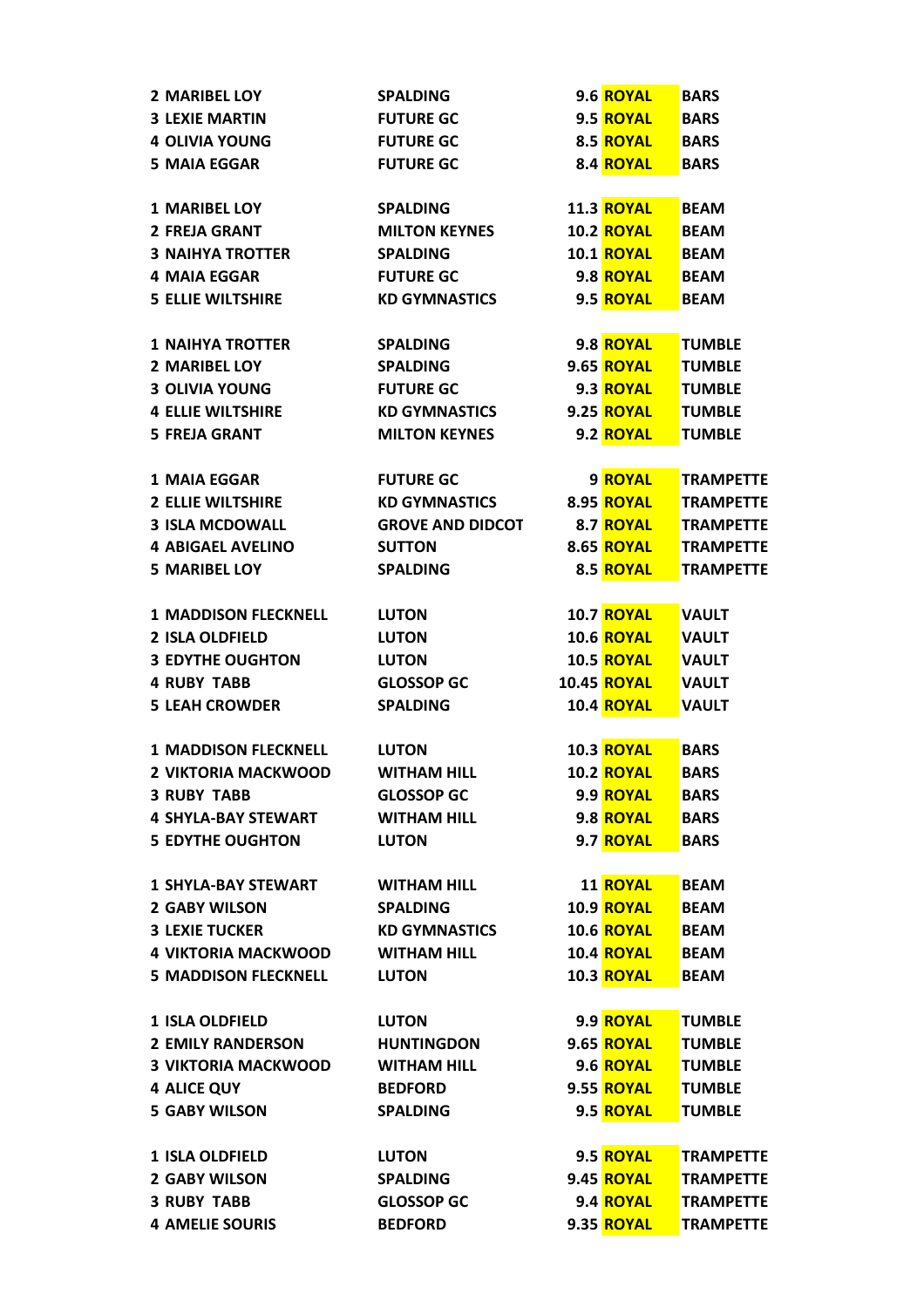**EDYTHE OUGHTON LUTON 9.3 ROYAL TRAMPETTE**

| <b>1 LEAH DEACON</b>                            | <b>LUTON</b>                          | <b>10.6 ROYAL</b>           | <b>VAULT</b>     |
|-------------------------------------------------|---------------------------------------|-----------------------------|------------------|
| <b>2 CRYSTAL CHOULES</b>                        | <b>KD GYMNASTICS</b>                  | <b>10.3 ROYAL</b>           | <b>VAULT</b>     |
| <b>3 PHOEBE MAKIN</b>                           | <b>FLIC FLAC</b>                      | <b>10.2 ROYAL</b>           | <b>VAULT</b>     |
| <b>4 CERYS DUNNETT</b>                          | <b>BEDFORD</b>                        | <b>10.15 ROYAL</b>          | <b>VAULT</b>     |
| <b>5 ZAYNA REEVE</b>                            | <b>WITHAM HILL</b>                    | <b>10.1 ROYAL</b>           | <b>VAULT</b>     |
| <b>1 LEAH DEACON</b>                            | <b>LUTON</b>                          | 9.1 ROYAL                   | <b>BARS</b>      |
| <b>2 ZAYNA REEVE</b>                            | <b>WITHAM HILL</b>                    | 8.8 ROYAL                   |                  |
| <b>3 MAISIE DEFEW</b>                           |                                       | 8.6 ROYAL                   | <b>BARS</b>      |
| <b>4 AMBER BETHALL</b>                          | <b>EAGLES</b><br><b>KD GYMNASTICS</b> |                             | <b>BARS</b>      |
|                                                 |                                       | 8.1 ROYAL                   | <b>BARS</b>      |
| <b>5 PHOEBE MAKIN</b>                           | <b>FLIC FLAC</b>                      | <b>8 ROYAL</b>              | <b>BARS</b>      |
| <b>1 PHOEBE MAKIN</b>                           | <b>FLIC FLAC</b>                      | <b>11 ROYAL</b>             | <b>BEAM</b>      |
| <b>2 LEAH DEACON</b>                            | <b>LUTON</b>                          | <b>10.3 ROYAL</b>           | <b>BEAM</b>      |
| <b>3 MAISIE DEFEW</b>                           | <b>EAGLES</b>                         | 9.9 ROYAL                   | <b>BEAM</b>      |
| <b>4 CERYS DUNNETT</b>                          | <b>BEDFORD</b>                        | 9.5 ROYAL                   | <b>BEAM</b>      |
| <b>5 ZAYNA REEVE</b>                            | <b>WITHAM HILL</b>                    | 9.4 ROYAL                   | <b>BEAM</b>      |
|                                                 |                                       |                             |                  |
| <b>1 LEAH DEACON</b>                            | <b>LUTON</b>                          | 9.9 ROYAL                   | <b>TUMBLE</b>    |
| <b>2 PHOEBE MAKIN</b>                           | <b>FLIC FLAC</b>                      | 9.7 ROYAL                   | <b>TUMBLE</b>    |
| <b>3 AMBER BETHALL</b>                          | <b>KD GYMNASTICS</b>                  | 9.45 ROYAL                  | <b>TUMBLE</b>    |
| <b>4 MAISIE DEFEW</b>                           | <b>EAGLES</b>                         | 9.4 ROYAL                   | <b>TUMBLE</b>    |
| <b>5 ZAYNA REEVE</b>                            | <b>WITHAM HILL</b>                    | 9.35 ROYAL                  | <b>TUMBLE</b>    |
| <b>1 LEAH DEACON</b>                            | <b>LUTON</b>                          | <b>9.65 ROYAL</b>           | <b>TRAMPETTE</b> |
| <b>2 CERYS DUNNETT</b>                          | <b>BEDFORD</b>                        | 9.4 ROYAL                   | <b>TRAMPETTE</b> |
| <b>3 KYLA CAMPBELL</b>                          | <b>BEDFORD</b>                        | 9.3 ROYAL                   | <b>TRAMPETTE</b> |
| <b>4 AMBER BETHALL</b>                          | <b>KD GYMNASTICS</b>                  | 9.25 <b>ROYAL</b>           | <b>TRAMPETTE</b> |
| <b>5 GRACE ROWLAND</b>                          | <b>WITHAM HILL</b>                    | 9.15 ROYAL                  | <b>TRAMPETTE</b> |
|                                                 |                                       |                             |                  |
| <b>1 MEGAN NURSEY</b>                           | <b>SPLIT LEAPS</b>                    | 9.7 ROYAL                   | <b>VAULT</b>     |
| 2 MADDY FETTERS-REYNOLDS WITHAM HILL            |                                       | 9.6 ROYAL VAULT             |                  |
| 3 KUMI STEVENS                                  | <b>SPLIT LEAPS</b>                    | 9.5 ROYAL VAULT             |                  |
| 4 RIHANNA WHITE SPLIT LEAPS                     |                                       | <b>7 ROYAL</b>              | <b>VAULT</b>     |
| 1 KUMI STEVENS SPLIT LEAPS                      |                                       | 9.9 <mark>ROYAL</mark>      | <b>BARS</b>      |
| 2 MADDY FETTERS-REYNOLDS WITHAM HILL            |                                       | 9.5 <mark>ROYAL BARS</mark> |                  |
| <b>3 MEGAN NURSEY</b>                           | <b>SPLIT LEAPS</b>                    | 9.4 <mark>ROYAL</mark>      | <b>BARS</b>      |
|                                                 |                                       |                             |                  |
| 1 MEGAN NURSEY SPLIT LEAPS                      |                                       | <b>10.1 ROYAL</b>           | <b>BEAM</b>      |
| 2 MADDY FETTERS-REYNOLDS WITHAM HILL            |                                       | 9.2 <mark>ROYAL</mark>      | <b>BEAM</b>      |
| <b>3 KUMI STEVENS</b>                           | <b>SPLIT LEAPS</b>                    | 8.4 <mark>ROYAL BEAM</mark> |                  |
| <b>4 RIHANNA WHITE</b>                          | <b>SPLIT LEAPS</b>                    | 8.2 ROYAL                   | <b>BEAM</b>      |
| 1 MEGAN NURSEY SPLIT LEAPS                      |                                       | 9.8 <mark>ROYAL</mark>      | <b>TUMBLE</b>    |
| 2 MADDY FETTERS-REYNOLDS WITHAM HILL 9.55 ROYAL |                                       |                             | <b>TUMBLE</b>    |
| <b>3 KUMI STEVENS</b>                           | <b>SPLIT LEAPS</b>                    | 9.35 ROYAL                  | <b>TUMBLE</b>    |
|                                                 |                                       |                             |                  |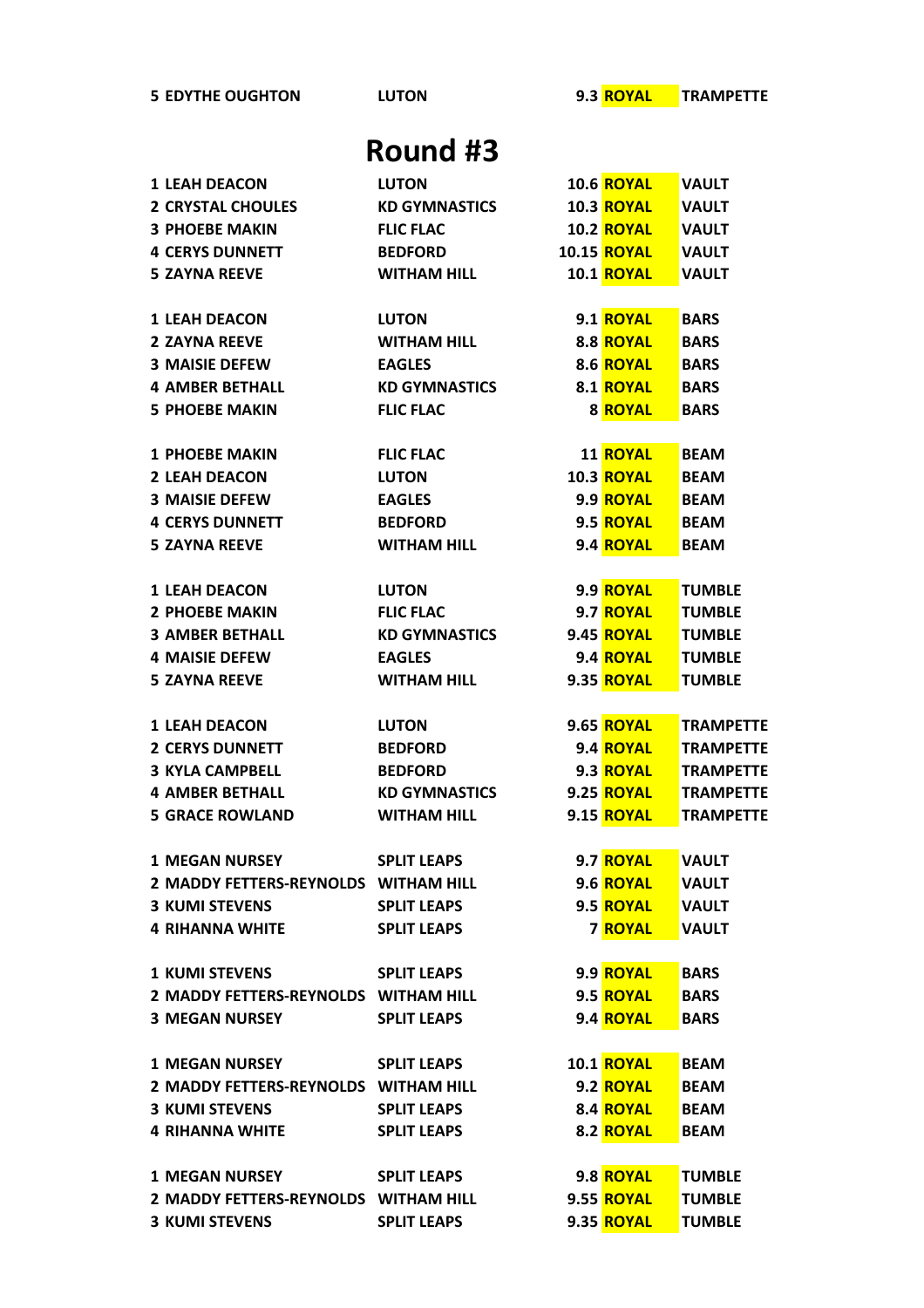| <b>4 RIHANNA WHITE</b>                | <b>SPLIT LEAPS</b>      | 9.25 ROYAL        | <b>TUMBLE</b>    |
|---------------------------------------|-------------------------|-------------------|------------------|
| 1 MADDY FETTERS-REYNOLDS WITHAM HILL  |                         | <b>9.05 ROYAL</b> | <b>TRAMPETTE</b> |
| <b>2 MEGAN NURSEY</b>                 | <b>SPLIT LEAPS</b>      | <b>8.65 ROYAL</b> | <b>TRAMPETTE</b> |
| <b>3 KUMI STEVENS</b>                 | <b>SPLIT LEAPS</b>      | 8.6 ROYAL         | <b>TRAMPETTE</b> |
| <b>4 RIHANNA WHITE</b>                | <b>SPLIT LEAPS</b>      | 7.6 ROYAL         | <b>TRAMPETTE</b> |
|                                       |                         |                   |                  |
| <b>1 AMY DICKSON</b>                  | <b>SPLIT LEAPS</b>      | <b>10.3 ROYAL</b> | <b>VAULT</b>     |
| <b>2 SOPHIE COTTON</b>                | <b>SPLIT LEAPS</b>      | <b>10.2 ROYAL</b> | <b>VAULT</b>     |
| <b>3 LILY FEEBREY</b>                 | <b>WITHAM HILL</b>      | <b>10 ROYAL</b>   | <b>VAULT</b>     |
| <b>4 AMELIA WHITFIELD</b>             | <b>GROVE AND DIDCOT</b> | 9.9 ROYAL         | <b>VAULT</b>     |
| <b>5 RACHAEL SANTANA-WELCH</b>        | <b>KD GYMNASTICS</b>    | 9.8 ROYAL         | <b>VAULT</b>     |
| <b>1 LILY FEEBREY</b>                 | <b>WITHAM HILL</b>      | 10 ROYAL          | <b>BARS</b>      |
| <b>2 AMY DICKSON</b>                  | <b>SPLIT LEAPS</b>      | 9.9 ROYAL         | <b>BARS</b>      |
| <b>3 SOPHIE COTTON</b>                | <b>SPLIT LEAPS</b>      | 9.8 ROYAL         | <b>BARS</b>      |
| <b>4 JASMIN YATES</b>                 | <b>EAGLES</b>           | 9.7 ROYAL         | <b>BARS</b>      |
| <b>5 LILY-GRACE SIMONDS</b>           | <b>SLEAFORD</b>         | 9 ROYAL           | <b>BARS</b>      |
|                                       |                         |                   |                  |
| <b>1 LILY-GRACE SIMONDS</b>           | <b>SLEAFORD</b>         | <b>11 ROYAL</b>   | <b>BEAM</b>      |
| <b>2 LILY FEEBREY</b>                 | <b>WITHAM HILL</b>      | <b>10 ROYAL</b>   | <b>BEAM</b>      |
| <b>3 SOPHIE COTTON</b>                | <b>SPLIT LEAPS</b>      | 9.8 ROYAL         | <b>BEAM</b>      |
| <b>4 JASMIN YATES</b>                 | <b>EAGLES</b>           | 9.5 ROYAL         | <b>BEAM</b>      |
| <b>5 AMY DICKSON</b>                  | <b>SPLIT LEAPS</b>      | 9.2 ROYAL         | <b>BEAM</b>      |
|                                       |                         |                   |                  |
| <b>1 RACHAEL SANTANA-WELCH</b>        | <b>KD GYMNASTICS</b>    | 9.7 ROYAL         | <b>TUMBLE</b>    |
| <b>2 LILY FEEBREY</b>                 | <b>WITHAM HILL</b>      | 9.5 ROYAL         | <b>TUMBLE</b>    |
| <b>3 AMY DICKSON</b>                  | <b>SPLIT LEAPS</b>      | 9.4 ROYAL         | <b>TUMBLE</b>    |
| <b>4 LILY-GRACE SIMONDS</b>           | <b>SLEAFORD</b>         | 9.25 <b>ROYAL</b> | <b>TUMBLE</b>    |
| <b>5 JASMIN YATES</b>                 | <b>EAGLES</b>           | 9.2 ROYAL         | <b>TUMBLE</b>    |
| <b>1 LILY-GRACE SIMONDS</b>           | <b>SLEAFORD</b>         | 9 ROYAL           | <b>TRAMPETTE</b> |
| 2 RACHAEL SANTANA-WELCH KD GYMNASTICS |                         | 8.9 ROYAL         | <b>TRAMPETTE</b> |
| <b>3 AMY DICKSON</b>                  | <b>SPLIT LEAPS</b>      | 8.85 ROYAL        | <b>TRAMPETTE</b> |
| <b>4 LILY FEEBREY</b>                 | <b>WITHAM HILL</b>      | 8.8 ROYAL         | <b>TRAMPETTE</b> |
| <b>5 SOPHIE COTTON</b>                | <b>SPLIT LEAPS</b>      | 8.75 ROYAL        | <b>TRAMPETTE</b> |
|                                       |                         |                   |                  |
|                                       | Round #4                |                   |                  |
| <b>1 SCARLETT JUDSON</b>              | <b>WITHAM HILL</b>      | <b>9.8 WILD</b>   | <b>VAULT</b>     |
| <b>2 MEGAN BAILLLIE</b>               | <b>KD GYMNASTICS</b>    | <b>9.5 WILD</b>   | <b>VAULT</b>     |
| <b>3 SIENNA NEAL</b>                  | <b>KD GYMNASTICS</b>    | <b>9.3 WILD</b>   | <b>VAULT</b>     |
| <b>4 LILY WESTON</b>                  | <b>KD GYMNASTICS</b>    | <b>9.2 WILD</b>   | <b>VAULT</b>     |
| <b>5 BETHAN HENNAH</b>                | <b>KD GYMNASTICS</b>    | <b>7.2 WILD</b>   | <b>VAULT</b>     |
|                                       |                         |                   |                  |
| <b>1 SCARLETT JUDSON</b>              | <b>WITHAM HILL</b>      | 9 WILD            | <b>BARS</b>      |
| <b>2 BETHAN HENNAH</b>                | <b>KD GYMNASTICS</b>    | <b>8.7 WILD</b>   | <b>BARS</b>      |
| <b>3 SIENNA NEAL</b>                  | <b>KD GYMNASTICS</b>    | 8.3 WILD          | <b>BARS</b>      |
| <b>4 MEGAN BAILLLIE</b>               | <b>KD GYMNASTICS</b>    | <b>8.2 WILD</b>   | <b>BARS</b>      |
| <b>5 CHLOE LONGHURST</b>              | <b>KD GYMNASTICS</b>    | 8 WILD            | <b>BARS</b>      |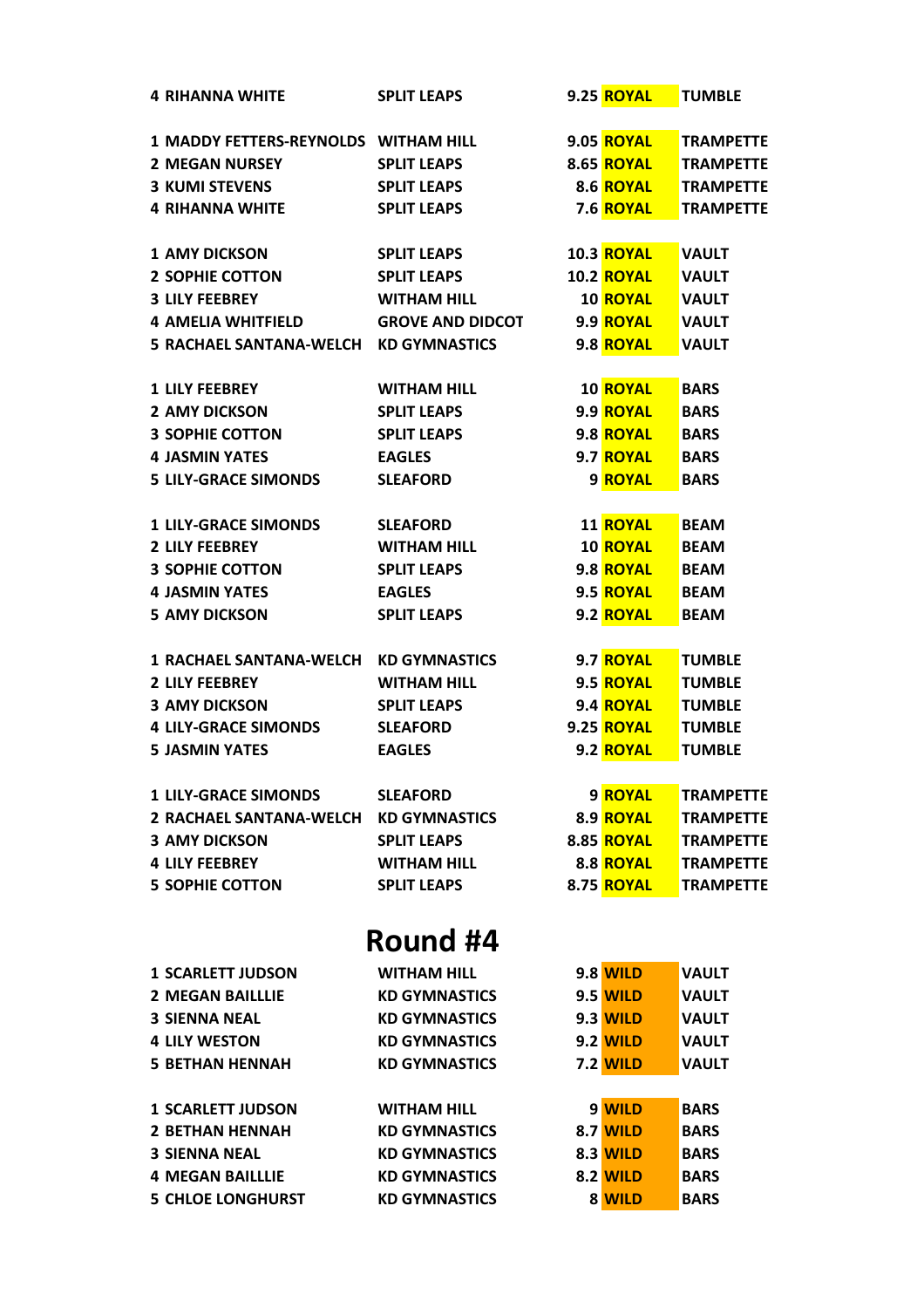| <b>1 SIENNA NEAL</b>      | <b>KD GYMNASTICS</b> | 10 WILD          | <b>BEAM</b>      |
|---------------------------|----------------------|------------------|------------------|
| <b>2 LILY WESTON</b>      | <b>KD GYMNASTICS</b> | <b>9.8 WILD</b>  | <b>BEAM</b>      |
| <b>3 SCARLETT JUDSON</b>  | <b>WITHAM HILL</b>   | <b>9.6 WILD</b>  | <b>BEAM</b>      |
| <b>4 MEGAN BAILLLIE</b>   | <b>KD GYMNASTICS</b> | <b>9.4 WILD</b>  | <b>BEAM</b>      |
| <b>5 CHLOE LONGHURST</b>  | <b>KD GYMNASTICS</b> | <b>9.2 WILD</b>  | <b>BEAM</b>      |
|                           |                      |                  |                  |
| <b>1 MEGAN BAILLLIE</b>   | <b>KD GYMNASTICS</b> | <b>10.2 WILD</b> | <b>TUMBLE</b>    |
| <b>2 CHLOE LONGHURST</b>  | <b>KD GYMNASTICS</b> | 10 WILD          | <b>TUMBLE</b>    |
| <b>3 LILY WESTON</b>      | <b>KD GYMNASTICS</b> | <b>9.9 WILD</b>  | <b>TUMBLE</b>    |
| <b>4 SCARLETT JUDSON</b>  | <b>WITHAM HILL</b>   | <b>9.8 WILD</b>  | <b>TUMBLE</b>    |
| <b>5 SIENNA NEAL</b>      | <b>KD GYMNASTICS</b> | 9.75 WILD        | <b>TUMBLE</b>    |
|                           |                      |                  |                  |
| <b>1 LILY WESTON</b>      | <b>KD GYMNASTICS</b> | 9.85 WILD        | <b>TRAMPETTE</b> |
| <b>2 MEGAN BAILLLIE</b>   | <b>KD GYMNASTICS</b> | 9.7 WILD         | <b>TRAMPETTE</b> |
| <b>3 SCARLETT JUDSON</b>  | <b>WITHAM HILL</b>   | <b>9.5 WILD</b>  | <b>TRAMPETTE</b> |
| <b>4 BETHAN HENNAH</b>    | <b>KD GYMNASTICS</b> | 9.45 WILD        | <b>TRAMPETTE</b> |
| <b>5 CHLOE LONGHURST</b>  | <b>KD GYMNASTICS</b> | <b>9.3 WILD</b>  | <b>TRAMPETTE</b> |
|                           |                      |                  |                  |
| <b>1 ROSIE NEAL</b>       | <b>KD GYMNASTICS</b> | 8.9 WILD         | <b>VAULT</b>     |
| <b>2 ASRIEL CONNAGE</b>   | <b>LUTON</b>         | <b>8.6 WILD</b>  | <b>VAULT</b>     |
| <b>3 EMILY RICHARDSON</b> | <b>WITHAM HILL</b>   | <b>8.5 WILD</b>  |                  |
|                           |                      |                  | <b>VAULT</b>     |
| <b>4 HOLLY MCLAUGHLIN</b> | <b>SPIRAL</b>        | <b>8.4 WILD</b>  | <b>VAULT</b>     |
| <b>5 JESSICA MORGAN</b>   | <b>GLOSSOP GC</b>    | <b>8.3 WILD</b>  | <b>VAULT</b>     |
| <b>1 ASRIEL CONNAGE</b>   | <b>LUTON</b>         | <b>9.9 WILD</b>  | <b>BARS</b>      |
| <b>2 BROOKE PARK</b>      | <b>FLIC FLAC</b>     | <b>9.4 WILD</b>  | <b>BARS</b>      |
| <b>3 ROSIE NEAL</b>       |                      | <b>8.8 WILD</b>  |                  |
|                           | <b>KD GYMNASTICS</b> |                  | <b>BARS</b>      |
| <b>4 POPPY FOGG</b>       | <b>SPIRAL</b>        | <b>8.6 WILD</b>  | <b>BARS</b>      |
| <b>5 HOLLY MCLAUGHLIN</b> | <b>SPIRAL</b>        | <b>8.2 WILD</b>  | <b>BARS</b>      |
| <b>1 FREYA ILLSEY</b>     | <b>KD GYMNASTICS</b> | <b>11.1 WILD</b> | <b>BEAM</b>      |
| <b>2 ASRIEL CONNAGE</b>   | <b>LUTON</b>         | 11 WILD          | <b>BEAM</b>      |
| <b>3 ROSIE NEAL</b>       | <b>KD GYMNASTICS</b> | <b>10.1 WILD</b> |                  |
|                           |                      |                  | <b>BEAM</b>      |
| <b>4 HOLLY MCLAUGHLIN</b> | <b>SPIRAL</b>        | <b>9.4 WILD</b>  | <b>BEAM</b>      |
| <b>5 KARA ROBINSON</b>    | <b>SLEAFORD</b>      | <b>9.1 WILD</b>  | <b>BEAM</b>      |
|                           |                      |                  |                  |
| <b>1 ROSIE NEAL</b>       | <b>KD GYMNASTICS</b> | <b>10.2 WILD</b> | <b>TUMBLE</b>    |
| <b>2 ASRIEL CONNAGE</b>   | <b>LUTON</b>         | 9.35 WILD        | <b>TUMBLE</b>    |
| <b>3 FREYA ILLSEY</b>     | <b>KD GYMNASTICS</b> | 9.3 WILD         | <b>TUMBLE</b>    |
| <b>4 HOLLY MCLAUGHLIN</b> | <b>SPIRAL</b>        | <b>9.1 WILD</b>  | <b>TUMBLE</b>    |
| <b>5 POPPY FOGG</b>       | <b>SPIRAL</b>        | 9 WILD           | <b>TUMBLE</b>    |
|                           |                      |                  |                  |
| <b>1 ROSIE NEAL</b>       | <b>KD GYMNASTICS</b> | 9.65 WILD        | <b>TRAMPETTE</b> |
| <b>2 ASRIEL CONNAGE</b>   | <b>LUTON</b>         | <b>9.5 WILD</b>  | <b>TRAMPETTE</b> |
| <b>3 BROOKE PARK</b>      | <b>FLIC FLAC</b>     | <b>9.3 WILD</b>  | <b>TRAMPETTE</b> |
| <b>4 EMILY RICHARDSON</b> | <b>WITHAM HILL</b>   | 9.25 WILD        | <b>TRAMPETTE</b> |
| <b>5 KARA ROBINSON</b>    | <b>SLEAFORD</b>      | <b>9.2 WILD</b>  | <b>TRAMPETTE</b> |
|                           |                      |                  |                  |
| <b>1 JOSIE FOULKES</b>    | <b>KD GYMNASTICS</b> | 9.3 WILD         | <b>VAULT</b>     |
| <b>2 AMELIE PIDGEON</b>   | <b>MILTON KEYNES</b> | <b>9.2 WILD</b>  | <b>VAULT</b>     |
| <b>3 SIENNA D'SOUZA</b>   | <b>MILTON KEYNES</b> | <b>9.1 WILD</b>  | <b>VAULT</b>     |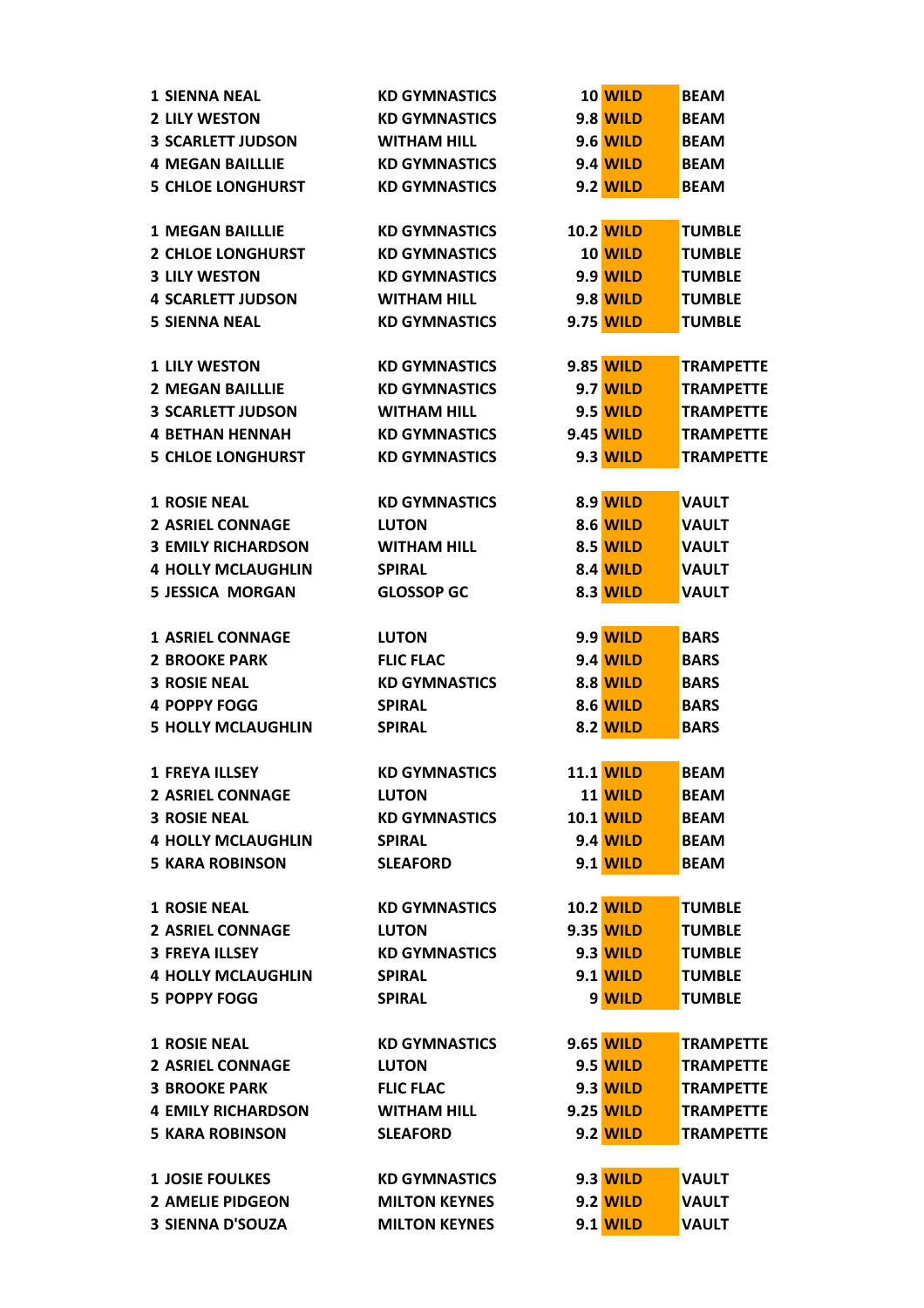| <b>4 ISABELLA EDWARDS</b>    | <b>WITHAM HILL</b>                           | <b>8.8 WILD</b>  | <b>VAULT</b>                         |
|------------------------------|----------------------------------------------|------------------|--------------------------------------|
| <b>5 SCARLETTE RIMMER</b>    | <b>KD GYMNASTICS</b>                         | <b>8.7 WILD</b>  | <b>VAULT</b>                         |
|                              |                                              |                  |                                      |
| <b>1 SIENNA D'SOUZA</b>      | <b>MILTON KEYNES</b>                         | 9 WILD           | <b>BARS</b>                          |
| <b>2 NELLIE BALL</b>         | <b>WITHAM HILL</b>                           | <b>8.5 WILD</b>  | <b>BARS</b>                          |
| <b>3 ISABELLA EDWARDS</b>    | <b>WITHAM HILL</b>                           | <b>8.4 WILD</b>  | <b>BARS</b>                          |
| <b>4 AMELIE PIDGEON</b>      | <b>MILTON KEYNES</b>                         | <b>8.3 WILD</b>  | <b>BARS</b>                          |
| <b>5 SCARLETTE RIMMER</b>    | <b>KD GYMNASTICS</b>                         | <b>8.1 WILD</b>  | <b>BARS</b>                          |
|                              |                                              |                  |                                      |
| <b>1 AMELIE PIDGEON</b>      | <b>MILTON KEYNES</b>                         | <b>11.2 WILD</b> | <b>BEAM</b>                          |
| <b>2 SIENNA D'SOUZA</b>      | <b>MILTON KEYNES</b>                         | <b>10.5 WILD</b> | <b>BEAM</b>                          |
| <b>3 HEIDI JACKSON</b>       | <b>KD GYMNASTICS</b>                         | <b>10.4 WILD</b> | <b>BEAM</b>                          |
| <b>4 ISABELLA EDWARDS</b>    | <b>WITHAM HILL</b>                           | <b>10.1 WILD</b> | <b>BEAM</b>                          |
| <b>5 JOSIE FOULKES</b>       | <b>KD GYMNASTICS</b>                         | 9.6 WILD         | <b>BEAM</b>                          |
|                              |                                              |                  |                                      |
| <b>1 JOSIE FOULKES</b>       | <b>KD GYMNASTICS</b>                         | 10 WILD          | <b>TUMBLE</b>                        |
| <b>2 SIENNA D'SOUZA</b>      | <b>MILTON KEYNES</b>                         | 9.7 WILD         | <b>TUMBLE</b>                        |
| <b>3 AMELIE PIDGEON</b>      | <b>MILTON KEYNES</b>                         | 9.45 WILD        | <b>TUMBLE</b>                        |
| <b>4 LIBBY CRADDOCK</b>      | <b>FLIC FLAC</b>                             | <b>9.4 WILD</b>  | <b>TUMBLE</b>                        |
| <b>5 NELLIE BALL</b>         | <b>WITHAM HILL</b>                           | 9.35 WILD        | <b>TUMBLE</b>                        |
|                              |                                              |                  |                                      |
| <b>1 SCARLETTE RIMMER</b>    | <b>KD GYMNASTICS</b>                         | <b>9.6 WILD</b>  | <b>TRAMPETTE</b>                     |
| <b>2 NELLIE BALL</b>         | <b>WITHAM HILL</b>                           | 9.55 WILD        | <b>TRAMPETTE</b>                     |
| <b>3 LIBBY CRADDOCK</b>      | <b>FLIC FLAC</b>                             | <b>9.5 WILD</b>  | <b>TRAMPETTE</b>                     |
| <b>4 AMELIE PIDGEON</b>      |                                              |                  |                                      |
| <b>5 JOSIE FOULKES</b>       | <b>MILTON KEYNES</b><br><b>KD GYMNASTICS</b> | 9.45 WILD        | <b>TRAMPETTE</b><br><b>TRAMPETTE</b> |
|                              |                                              | <b>9.4 WILD</b>  |                                      |
| <b>1 HANNAH BULLEN</b>       | <b>FLIC FLAC</b>                             | <b>9.8 WILD</b>  | <b>VAULT</b>                         |
| <b>2 EVIE THOMPSON-HARDY</b> | <b>WITHAM HILL</b>                           | 9.55 WILD        | <b>VAULT</b>                         |
| <b>3 LUCY HORSTED</b>        | <b>SUTTON</b>                                | <b>9.5 WILD</b>  | <b>VAULT</b>                         |
| <b>4 GRACE JOHNSON</b>       | <b>SLEAFORD</b>                              | <b>9.45 WILD</b> | <b>VAULT</b>                         |
| 5 IZZY WOOD                  | <b>EAGLES</b>                                | <b>9.4 WILD</b>  | <b>VAULT</b>                         |
|                              |                                              |                  |                                      |
| <b>1 RUBY WHITE</b>          | <b>SPALDING</b>                              | 9 WILD           | <b>BARS</b>                          |
| <b>2 EVIE THOMPSON-HARDY</b> | <b>WITHAM HILL</b>                           | 8.9 WILD         | <b>BARS</b>                          |
| <b>3 KATIE GILBERT</b>       | <b>WITHAM HILL</b>                           | <b>8.5 WILD</b>  | <b>BARS</b>                          |
| <b>4 ISLA PALLETT</b>        | <b>MILTON KEYNES</b>                         | <b>8.4 WILD</b>  | <b>BARS</b>                          |
| <b>5 HANNAH BULLEN</b>       | <b>FLIC FLAC</b>                             |                  | <b>BARS</b>                          |
|                              |                                              | <b>8.3 WILD</b>  |                                      |
| <b>1 RUBY WHITE</b>          | <b>SPALDING</b>                              | <b>11.3 WILD</b> | <b>BEAM</b>                          |
|                              |                                              |                  |                                      |
| <b>2 GRACE JOHNSON</b>       | <b>SLEAFORD</b>                              | <b>10.9 WILD</b> | <b>BEAM</b>                          |
| <b>3 EVIE THOMPSON-HARDY</b> | <b>WITHAM HILL</b>                           | <b>10.8 WILD</b> | <b>BEAM</b>                          |
| <b>4 ISLA PALLETT</b>        | <b>MILTON KEYNES</b>                         | <b>10.6 WILD</b> | <b>BEAM</b>                          |
| <b>5 KATIE GILBERT</b>       | <b>WITHAM HILL</b>                           | <b>9.8 WILD</b>  | <b>BEAM</b>                          |
|                              |                                              |                  |                                      |
| <b>1 ISLA PALLETT</b>        | <b>MILTON KEYNES</b>                         | 10 WILD          | <b>TUMBLE</b>                        |
| <b>2 KATIE GILBERT</b>       | <b>WITHAM HILL</b>                           | <b>9.8 WILD</b>  | <b>TUMBLE</b>                        |
| <b>3 LUCY HORSTED</b>        | <b>SUTTON</b>                                | 9.75 WILD        | <b>TUMBLE</b>                        |
| <b>4 HANNAH BULLEN</b>       | <b>FLIC FLAC</b>                             | 9.7 WILD         | <b>TUMBLE</b>                        |
| <b>5 RUBY WHITE</b>          | <b>SPALDING</b>                              | 9.65 WILD        | <b>TUMBLE</b>                        |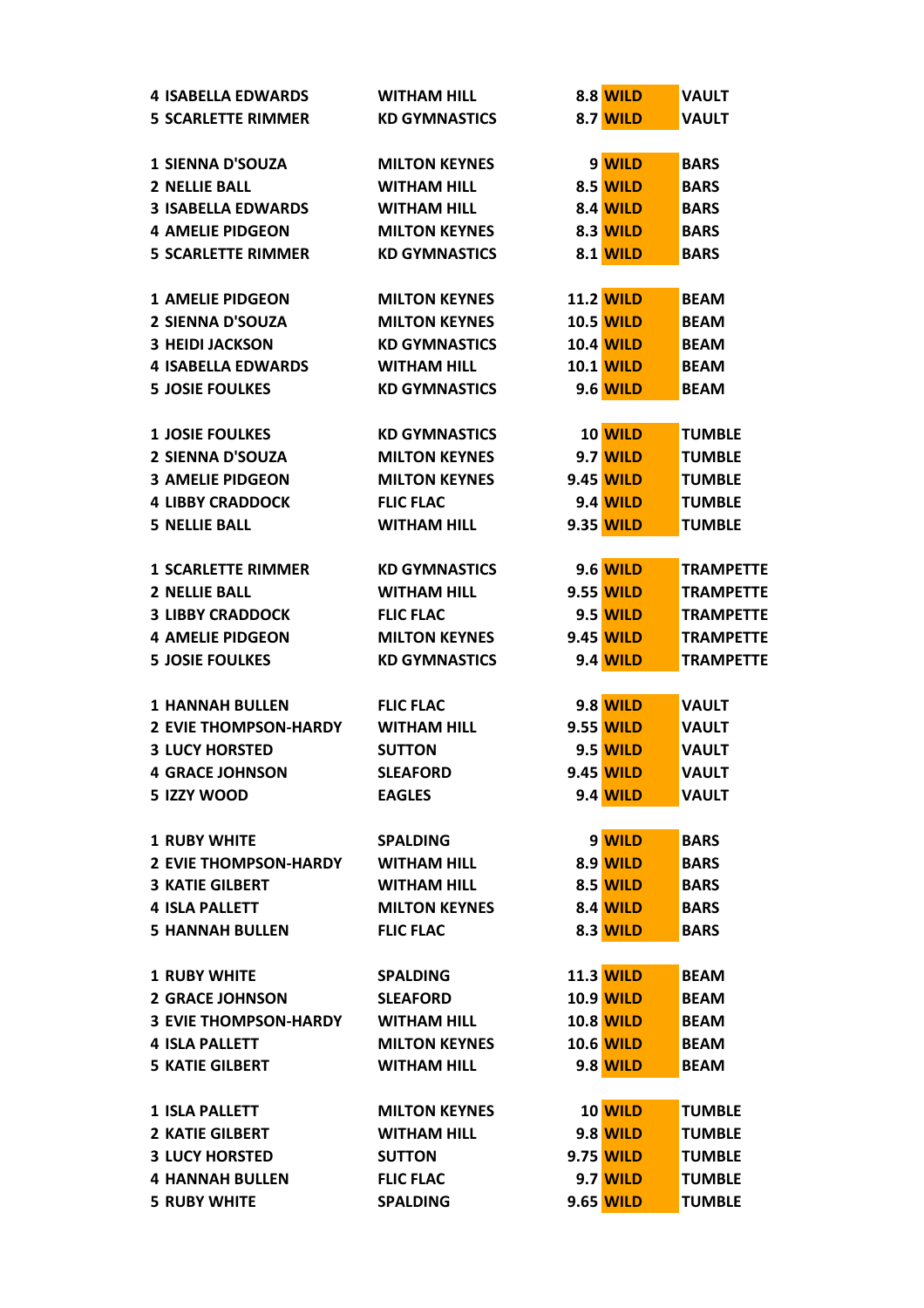| <b>1 RUBY WHITE</b>           | <b>SPALDING</b>         | 9.8 WILD         | <b>TRAMPETTE</b> |
|-------------------------------|-------------------------|------------------|------------------|
| <b>2 GRACE JOHNSON</b>        | <b>SLEAFORD</b>         | 9.65 WILD        | <b>TRAMPETTE</b> |
| <b>3 KATIE GILBERT</b>        | <b>WITHAM HILL</b>      | <b>9.6 WILD</b>  | <b>TRAMPETTE</b> |
| <b>4 EVIE THOMPSON-HARDY</b>  | <b>WITHAM HILL</b>      | 9.55 WILD        | <b>TRAMPETTE</b> |
| <b>5 LEXI HARVEY</b>          | <b>GLOSSOP GC</b>       | 9.5 WILD         | <b>TRAMPETTE</b> |
|                               |                         |                  |                  |
|                               | Round #5                |                  |                  |
| <b>1 MELISSA SHOEMAKER</b>    | <b>LUTON</b>            | <b>9.7 WILD</b>  | <b>VAULT</b>     |
| <b>2 FREYA MCVEY</b>          | <b>LUTON</b>            | 9.6 WILD         | <b>VAULT</b>     |
| <b>3 AMALIE WICKENDEN</b>     | <b>BEDFORD</b>          | <b>9.5 WILD</b>  | <b>VAULT</b>     |
| <b>4 SOPHIE UMINSKI</b>       | <b>LUTON</b>            | 9.45 WILD        | <b>VAULT</b>     |
| <b>5 CHLOE VAN BEEK</b>       | <b>BEDFORD</b>          | <b>9.4 WILD</b>  | <b>VAULT</b>     |
|                               |                         |                  |                  |
| <b>1 HOLLY ANDREW</b>         | <b>WITHAM HILL</b>      | <b>8.9 WILD</b>  | <b>BARS</b>      |
| <b>2 MELISSA SHOEMAKER</b>    | <b>LUTON</b>            | <b>8.6 WILD</b>  | <b>BARS</b>      |
| <b>3 MEGAN CHENERY-TAYLOR</b> | <b>EAGLES</b>           | 8.5 WILD         | <b>BARS</b>      |
| <b>4 FREYA MCVEY</b>          | <b>LUTON</b>            | <b>8.4 WILD</b>  | <b>BARS</b>      |
| <b>5 SOPHIE UMINSKI</b>       | <b>LUTON</b>            | <b>8.3 WILD</b>  | <b>BARS</b>      |
|                               |                         |                  |                  |
| <b>1 FREYA MCVEY</b>          | <b>LUTON</b>            | <b>11.4 WILD</b> | <b>BEAM</b>      |
| <b>2 MELISSA SHOEMAKER</b>    | <b>LUTON</b>            | <b>11.3 WILD</b> | <b>BEAM</b>      |
| <b>3 ELLIE WEST</b>           | <b>EAGLES</b>           | 11 WILD          | <b>BEAM</b>      |
| <b>4 POPPY GRACE PAYNE</b>    | <b>SPALDING</b>         | <b>10.7 WILD</b> | <b>BEAM</b>      |
| <b>5 HOLLY ANDREW</b>         | <b>WITHAM HILL</b>      | <b>10.3 WILD</b> | <b>BEAM</b>      |
|                               |                         |                  |                  |
| <b>1 MELISSA SHOEMAKER</b>    | <b>LUTON</b>            | <b>10.4 WILD</b> | <b>TUMBLE</b>    |
| <b>2 FREYA MCVEY</b>          | <b>LUTON</b>            | <b>10.1 WILD</b> | <b>TUMBLE</b>    |
| <b>3 ELLIE WEST</b>           | <b>EAGLES</b>           | 10 WILD          | <b>TUMBLE</b>    |
| <b>4 RUBY WARD</b>            | <b>GROVE AND DIDCOT</b> | <b>9.3 WILD</b>  | <b>TUMBLE</b>    |
| <b>5 POPPY GRACE PAYNE</b>    | <b>SPALDING</b>         | 9.26 WILD        | <b>TUMBLE</b>    |
|                               |                         |                  |                  |
| <b>1 SOPHIE UMINSKI</b>       | <b>LUTON</b>            | 9.85 WILD        | <b>TRAMPETTE</b> |
| <b>2 MELISSA SHOEMAKER</b>    | <b>LUTON</b>            | 9.8 WILD         | <b>TRAMPETTE</b> |
| <b>3 FREYA MCVEY</b>          | <b>LUTON</b>            | 9.75 WILD        | <b>TRAMPETTE</b> |
| <b>4 COURTNEY GRIFFIN</b>     | <b>MILTON KEYNES</b>    | <b>9.7 WILD</b>  | <b>TRAMPETTE</b> |
| <b>5 POPPY GRACE PAYNE</b>    | <b>SPALDING</b>         | <b>9.6 WILD</b>  | <b>TRAMPETTE</b> |
| <b>1 KEIRA DONGER</b>         | <b>EAGLES</b>           | <b>9.6 WILD</b>  | <b>VAULT</b>     |
| <b>2 HANNAH LESSITER</b>      | <b>SPALDING</b>         | 9.4 WILD         | <b>VAULT</b>     |
| <b>3 LIBBY JACKMAN</b>        | <b>KD GYMNASTICS</b>    | <b>9.3 WILD</b>  | <b>VAULT</b>     |
| <b>4 LAURA EMBERSON</b>       | <b>MILTON KEYNES</b>    | <b>9.2 WILD</b>  | <b>VAULT</b>     |
| <b>5 TILLIE BELL</b>          | <b>KD GYMNASTICS</b>    | <b>9.1 WILD</b>  | <b>VAULT</b>     |
|                               |                         |                  |                  |
| <b>1 NEVAEH BARNETT</b>       | <b>LUTON</b>            | <b>9.5 WILD</b>  | <b>BARS</b>      |
| <b>2 ISLA PRINCE</b>          | <b>LUTON</b>            | <b>9.4 WILD</b>  | <b>BARS</b>      |
| <b>3 HANNAH LESSITER</b>      | <b>SPALDING</b>         | <b>9.3 WILD</b>  | <b>BARS</b>      |
| <b>4 ERIN GALLEGO</b>         | <b>BEDFORD</b>          | 9 WILD           | <b>BARS</b>      |
| <b>5 LIBBY JACKMAN</b>        | <b>KD GYMNASTICS</b>    | 8.9 WILD         | <b>BARS</b>      |
|                               |                         |                  |                  |
| <b>1 SOPHIE MIDGLEY-LYNAS</b> | <b>WITHAM HILL</b>      | <b>10.7 WILD</b> | <b>BEAM</b>      |
|                               |                         |                  |                  |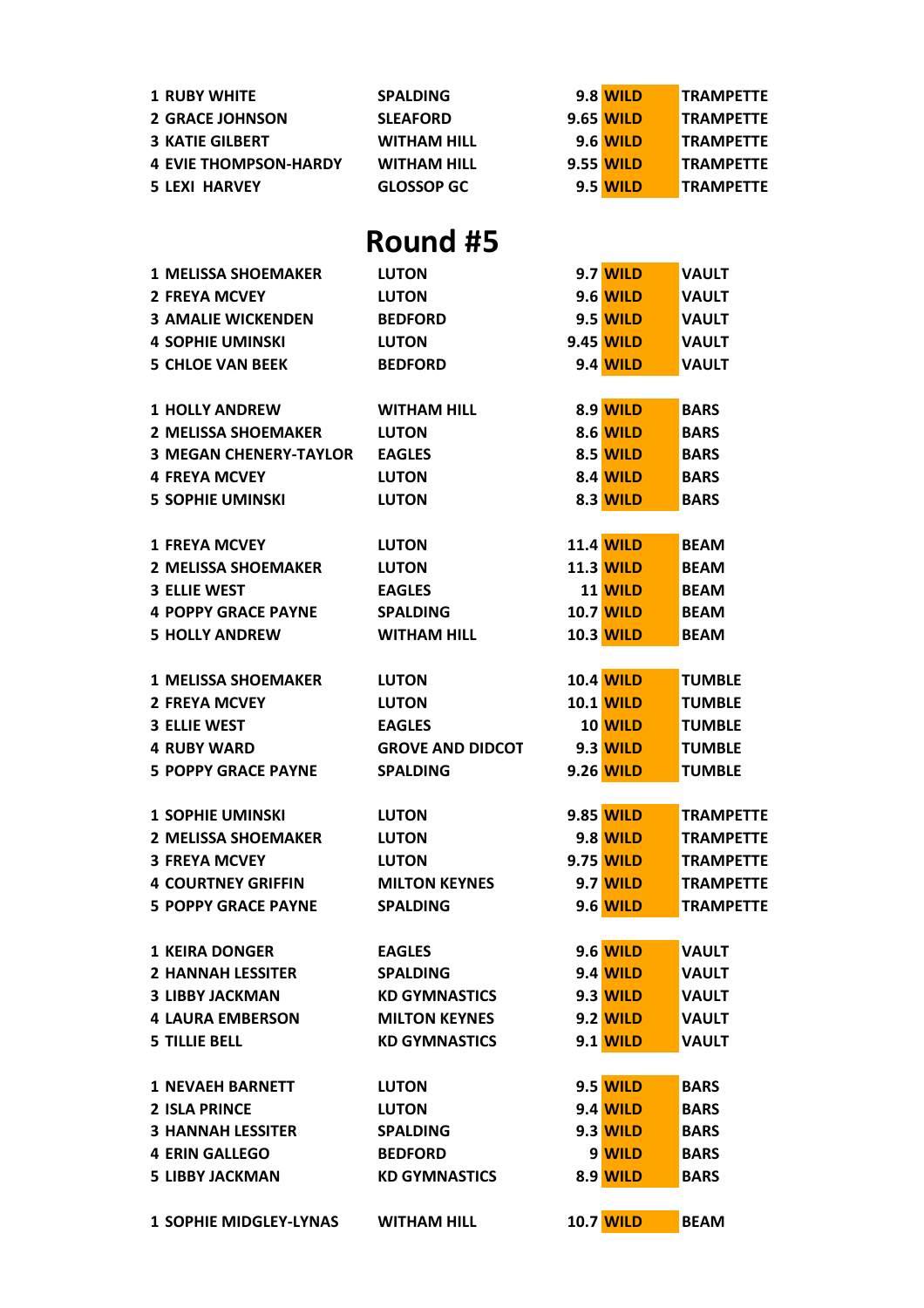| <b>2 LIBBY JACKMAN</b>        | <b>KD GYMNASTICS</b> | <b>10.6 WILD</b> | <b>BEAM</b>      |
|-------------------------------|----------------------|------------------|------------------|
| <b>3 TILLIE BELL</b>          | <b>KD GYMNASTICS</b> | <b>10.5 WILD</b> | <b>BEAM</b>      |
| <b>4 KEIRA DONGER</b>         | <b>EAGLES</b>        | <b>10.1 WILD</b> | <b>BEAM</b>      |
| <b>5 MEGAN SIELING</b>        | <b>SPALDING</b>      | 10 WILD          | <b>BEAM</b>      |
|                               |                      |                  |                  |
| <b>1 TILLIE BELL</b>          | <b>KD GYMNASTICS</b> | 10 WILD          | <b>TUMBLE</b>    |
| 2 SOPHIE MIDGLEY-LYNAS        | <b>WITHAM HILL</b>   | <b>9.8 WILD</b>  | <b>TUMBLE</b>    |
| <b>3 LIBBY JACKMAN</b>        | <b>KD GYMNASTICS</b> | <b>9.7 WILD</b>  | <b>TUMBLE</b>    |
| <b>4 HANNAH LESSITER</b>      | <b>SPALDING</b>      | 9.65 WILD        | <b>TUMBLE</b>    |
| <b>5 NEVAEH BARNETT</b>       | <b>LUTON</b>         | <b>9.6 WILD</b>  | <b>TUMBLE</b>    |
|                               |                      |                  |                  |
| <b>1 LIBBY JACKMAN</b>        | <b>KD GYMNASTICS</b> | 9.65 WILD        | <b>TRAMPETTE</b> |
| <b>2 SOPHIE MIDGLEY-LYNAS</b> | <b>WITHAM HILL</b>   | 9.55 WILD        | <b>TRAMPETTE</b> |
| <b>3 NEVAEH BARNETT</b>       | <b>LUTON</b>         | <b>9.5 WILD</b>  | <b>TRAMPETTE</b> |
| <b>4 TILLIE BELL</b>          | <b>KD GYMNASTICS</b> | 9.45 WILD        | <b>TRAMPETTE</b> |
| <b>5 MEGAN SIELING</b>        | <b>SPALDING</b>      | <b>9.4 WILD</b>  | <b>TRAMPETTE</b> |
|                               |                      |                  |                  |
| <b>1 ERIN THURLING</b>        | <b>SLEAFORD</b>      | <b>9.3 WILD</b>  | <b>VAULT</b>     |
| <b>2 LIBERTY WALKLAND</b>     | <b>SPALDING</b>      | <b>9.2 WILD</b>  | <b>VAULT</b>     |
| <b>3 MEGHAN CLARKE</b>        | <b>SPALDING</b>      | <b>9.1 WILD</b>  | <b>VAULT</b>     |
| <b>4 RUBY LAMB</b>            | <b>SLEAFORD</b>      | <b>8.9 WILD</b>  | <b>VAULT</b>     |
| <b>5 EMILY COWLARD</b>        | <b>SPALDING</b>      | <b>8.8 WILD</b>  | <b>VAULT</b>     |
|                               |                      |                  |                  |
| <b>1 RUBY LAMB</b>            | <b>SLEAFORD</b>      | <b>8.9 WILD</b>  | <b>BARS</b>      |
| <b>2 EMILY LAWRENCE</b>       | <b>SPALDING</b>      | <b>8.8 WILD</b>  | <b>BARS</b>      |
| <b>3 MEGHAN CLARKE</b>        | <b>SPALDING</b>      | <b>8.7 WILD</b>  | <b>BARS</b>      |
| <b>4 EMILY COWLARD</b>        | <b>SPALDING</b>      | 8.5 WILD         | <b>BARS</b>      |
| <b>5 ERIN THURLING</b>        | <b>SLEAFORD</b>      | 8.3 WILD         | <b>BARS</b>      |
|                               |                      |                  |                  |
| <b>1 MEGHAN CLARKE</b>        | <b>SPALDING</b>      | <b>11.2 WILD</b> | <b>BEAM</b>      |
| <b>2 EMILY COWLARD</b>        | <b>SPALDING</b>      | <b>11 WILD</b>   | <b>BEAM</b>      |
| <b>3 LIBERTY WALKLAND</b>     | <b>SPALDING</b>      | <b>10.3 WILD</b> | <b>BEAM</b>      |
| <b>4 ERIN THURLING</b>        | <b>SLEAFORD</b>      | <b>10.1 WILD</b> | <b>BEAM</b>      |
| <b>5 EMILY LAWRENCE</b>       | <b>SPALDING</b>      | <b>9.6 WILD</b>  | <b>BEAM</b>      |
|                               |                      |                  |                  |
| <b>1 EMILY COWLARD</b>        | <b>SPALDING</b>      | <b>9.5 WILD</b>  | <b>TUMBLE</b>    |
| <b>2 ERIN THURLING</b>        | <b>SLEAFORD</b>      | 9.45 WILD        | <b>TUMBLE</b>    |
| <b>3 MEGHAN CLARKE</b>        | <b>SPALDING</b>      | <b>9.4 WILD</b>  | <b>TUMBLE</b>    |
| <b>4 ALISHA FOSTON</b>        | <b>SLEAFORD</b>      | 9.3 WILD         | <b>TUMBLE</b>    |
| <b>5 LIBERTY WALKLAND</b>     | <b>SPALDING</b>      | <b>9.1 WILD</b>  | <b>TUMBLE</b>    |
|                               |                      |                  |                  |
| <b>1 ALISHA FOSTON</b>        | <b>SLEAFORD</b>      | 9.55 WILD        | <b>TRAMPETTE</b> |
| <b>2 RUBY LAMB</b>            | <b>SLEAFORD</b>      | <b>9.5 WILD</b>  | <b>TRAMPETTE</b> |
| <b>3 EMILY COWLARD</b>        | <b>SPALDING</b>      | <b>9.4 WILD</b>  | <b>TRAMPETTE</b> |
| <b>4 EMILY LAWRENCE</b>       | <b>SPALDING</b>      | <b>9.3 WILD</b>  | <b>TRAMPETTE</b> |
| <b>5 LIBERTY WALKLAND</b>     | <b>SPALDING</b>      | 9.25 WILD        | <b>TRAMPETTE</b> |
|                               |                      |                  |                  |
| <b>1 EMILY HOBSON</b>         | <b>LUTON</b>         | <b>9.6 WILD</b>  | <b>VAULT</b>     |
| <b>2 STACIE GRINT</b>         | <b>WITHAM HILL</b>   | <b>9.5 WILD</b>  | <b>VAULT</b>     |
| <b>3 CERYS CAIRNS</b>         | <b>SPLIT LEAPS</b>   | <b>9.2 WILD</b>  | <b>VAULT</b>     |
|                               |                      |                  |                  |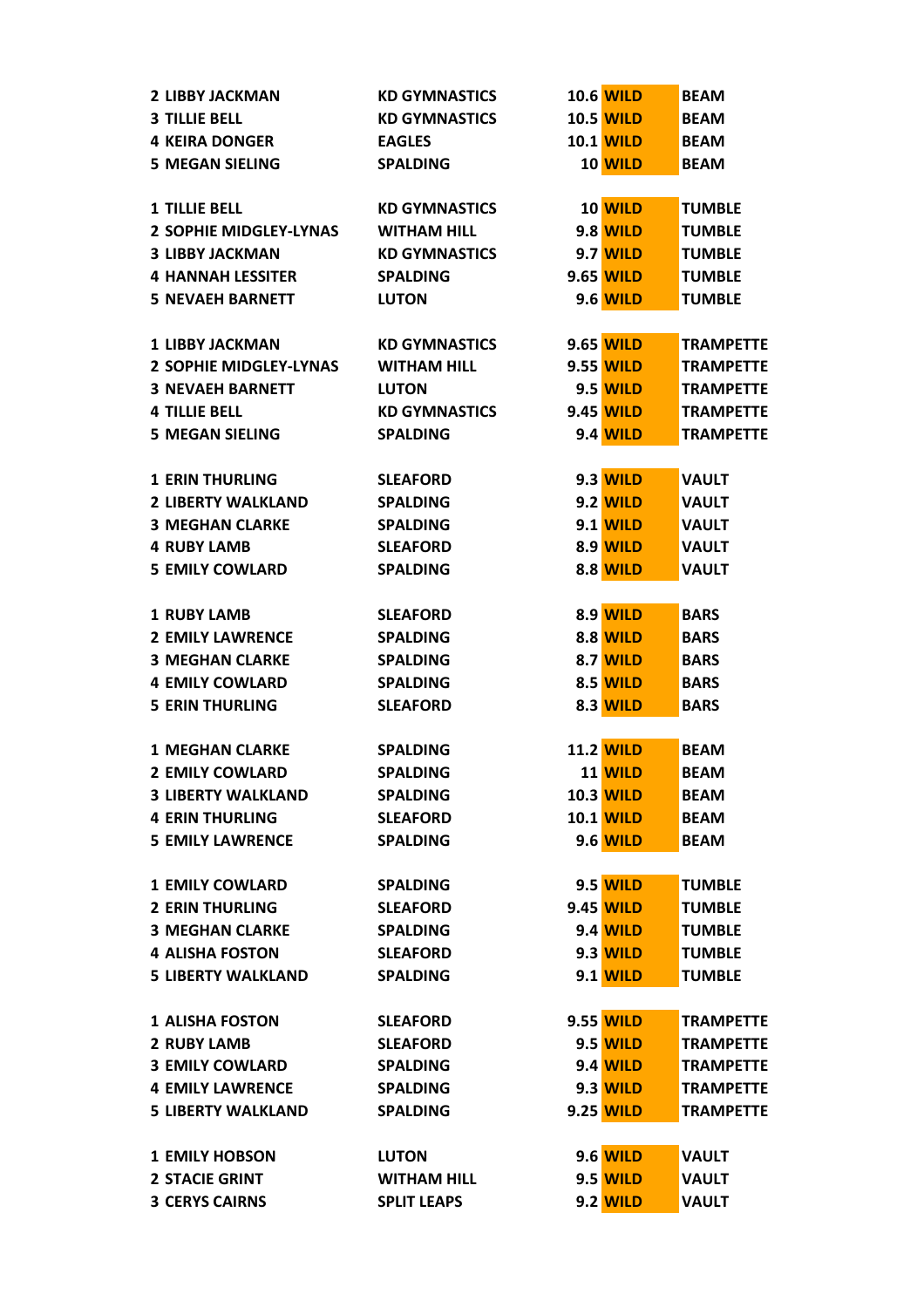| <b>1 STACIE GRINT</b> | <b>WITHAM HILL</b> | <b>8.3 WILD</b>  | <b>BARS</b>      |
|-----------------------|--------------------|------------------|------------------|
| <b>2 EMILY HOBSON</b> | <b>LUTON</b>       | 8 WILD           | <b>BARS</b>      |
| <b>3 CERYS CAIRNS</b> | <b>SPLIT LEAPS</b> | <b>7.8 WILD</b>  | <b>BARS</b>      |
|                       |                    |                  |                  |
| <b>1 EMILY HOBSON</b> | <b>LUTON</b>       | <b>10.8 WILD</b> | <b>BEAM</b>      |
| <b>2 CERYS CAIRNS</b> | <b>SPLIT LEAPS</b> | <b>9.9 WILD</b>  | <b>BEAM</b>      |
| <b>3 STACIE GRINT</b> | <b>WITHAM HILL</b> | <b>8.6 WILD</b>  | <b>BEAM</b>      |
|                       |                    |                  |                  |
| <b>1 EMILY HOBSON</b> | <b>LUTON</b>       | <b>10.3 WILD</b> | <b>TUMBLE</b>    |
| <b>2 CERYS CAIRNS</b> | <b>SPLIT LEAPS</b> | <b>10 WILD</b>   | <b>TUMBLE</b>    |
| <b>3 STACIE GRINT</b> | <b>WITHAM HILL</b> | <b>9.6 WILD</b>  | <b>TUMBLE</b>    |
|                       |                    |                  |                  |
| <b>1 EMILY HOBSON</b> | <b>LUTON</b>       | 9.65 WILD        | <b>TRAMPETTE</b> |
| <b>2 CERYS CAIRNS</b> | <b>SPLIT LEAPS</b> | <b>9.6 WILD</b>  | <b>TRAMPETTE</b> |
| <b>3 STACIE GRINT</b> | <b>WITHAM HILL</b> | <b>9.25 WILD</b> | <b>TRAMPETTE</b> |
|                       |                    |                  |                  |

| <b>1 FELICITY SMITH</b>  | <b>MILTON KEYNES</b> | 11.4 MARCIA        | <b>VAULT</b>     |
|--------------------------|----------------------|--------------------|------------------|
| <b>2 MAISIE GOODBURN</b> | <b>SLEAFORD</b>      | 11.3 MARCIA        | <b>VAULT</b>     |
| <b>3 JENITHA JOHNSON</b> | <b>MILTON KEYNES</b> | 11.1 MARCIA        | <b>VAULT</b>     |
| <b>4 LYDIA GREEN</b>     | <b>WHITEHALL GC</b>  | <b>10.8 MARCIA</b> | <b>VAULT</b>     |
| <b>5 KARA LIEW</b>       | <b>KD GYMNASTICS</b> | 10.35 MARCIA       | <b>VAULT</b>     |
| <b>1 LYDIA GREEN</b>     | <b>WHITEHALL GC</b>  | 9.9 MARCIA         | <b>BARS</b>      |
| <b>2 MAISIE GOODBURN</b> | <b>SLEAFORD</b>      | 9.4 MARCIA         | <b>BARS</b>      |
| <b>3 JENITHA JOHNSON</b> | <b>MILTON KEYNES</b> | 9 MARCIA           | <b>BARS</b>      |
| <b>4 FELICITY SMITH</b>  | <b>MILTON KEYNES</b> | 8.6 MARCIA         | <b>BARS</b>      |
| <b>5 NIAMH JENKINS</b>   | <b>WITHAM HILL</b>   | 8.5 MARCIA         | <b>BARS</b>      |
|                          |                      |                    |                  |
| <b>1 JENITHA JOHNSON</b> | <b>MILTON KEYNES</b> | 11.8 MARCIA        | <b>BEAM</b>      |
| <b>2 LYDIA GREEN</b>     | <b>WHITEHALL GC</b>  | 11.2 MARCIA        | <b>BEAM</b>      |
| <b>3 NIAMH JENKINS</b>   | <b>WITHAM HILL</b>   | 10.6 MARCIA        | <b>BEAM</b>      |
| <b>4 FELICITY SMITH</b>  | <b>MILTON KEYNES</b> | 10.5 MARCIA        | <b>BEAM</b>      |
| <b>5 MAISIE GOODBURN</b> | <b>SLEAFORD</b>      | 9.9 MARCIA         | <b>BEAM</b>      |
|                          |                      |                    |                  |
| <b>1 MAISIE GOODBURN</b> | <b>SLEAFORD</b>      | 9.8 MARCIA         | <b>TUMBLE</b>    |
| <b>2 FELICITY SMITH</b>  | <b>MILTON KEYNES</b> | 9.75 MARCIA        | <b>TUMBLE</b>    |
| <b>3 NIAMH JENKINS</b>   | <b>WITHAM HILL</b>   | 9.73 MARCIA        | <b>TUMBLE</b>    |
| <b>4 JENITHA JOHNSON</b> | <b>MILTON KEYNES</b> | 9.7 MARCIA         | <b>TUMBLE</b>    |
| <b>5 LYDIA GREEN</b>     | <b>WHITEHALL GC</b>  | 9.5 MARCIA         | <b>TUMBLE</b>    |
| <b>1 JENITHA JOHNSON</b> | <b>MILTON KEYNES</b> | 9.6 MARCIA         | <b>TRAMPETTE</b> |
| <b>2 FELICITY SMITH</b>  | <b>MILTON KEYNES</b> | 9.55 MARCIA        | <b>TRAMPETTE</b> |
| <b>3 BRAINNA KAZUNGU</b> | <b>MILTON KEYNES</b> | 9.25 MARCIA        | <b>TRAMPETTE</b> |
| <b>4 LYDIA GREEN</b>     | <b>WHITEHALL GC</b>  | 9.05 MARCIA        | <b>TRAMPETTE</b> |
| <b>5 MAISIE GOODBURN</b> | <b>SLEAFORD</b>      | 8.65 MARCIA        | <b>TRAMPETTE</b> |
|                          |                      |                    |                  |
| <b>1 PHOEBE WALKER</b>   | <b>SPIRAL</b>        | 11.1 MARCIA        | <b>VAULT</b>     |
| <b>2 LAUREN MOREHEN</b>  | <b>HUNTINGDON</b>    | 10.8 MARCIA        | <b>VAULT</b>     |
| <b>3 LILY ARMSTRONG</b>  | <b>WITHAM HILL</b>   | 10.7 MARCIA        | VAULT            |
|                          |                      |                    |                  |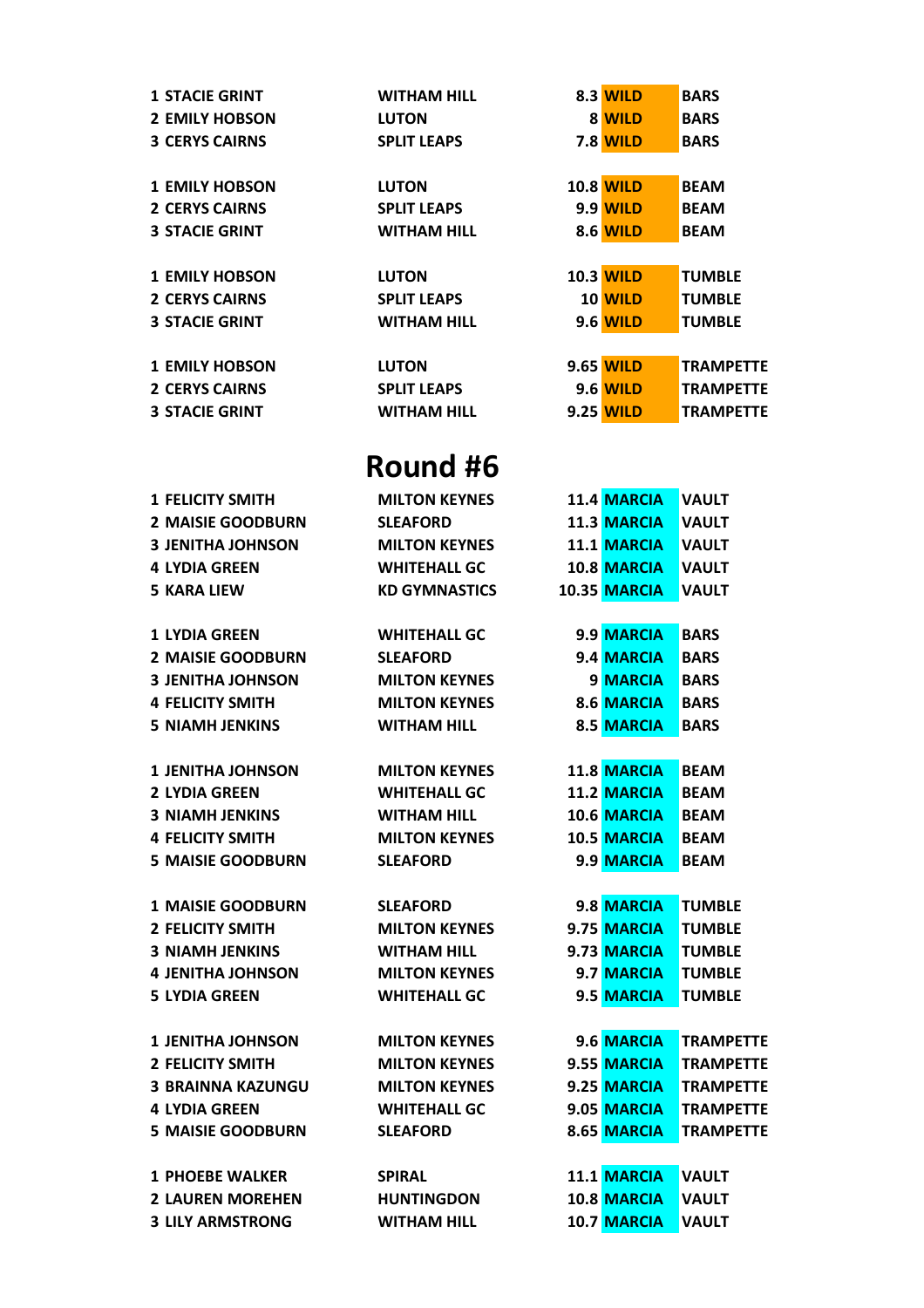| <b>4 ELLIE-ROSE WATTS</b> | <b>SUTTON</b>        | 10.6 MARCIA         | <b>VAULT</b>     |
|---------------------------|----------------------|---------------------|------------------|
| <b>5 EVIE REID</b>        | <b>MILTON KEYNES</b> | 10.5 MARCIA         | <b>VAULT</b>     |
|                           |                      |                     |                  |
| <b>1 ELLIE-ROSE WATTS</b> | <b>SUTTON</b>        | 10.8 MARCIA         | <b>BARS</b>      |
| <b>2 LILY ARMSTRONG</b>   | <b>WITHAM HILL</b>   | 10.4 MARCIA         | <b>BARS</b>      |
| <b>3 NIAMH STENNER</b>    | <b>WITHAM HILL</b>   | 10.3 MARCIA         | <b>BARS</b>      |
| <b>4 LILY TURNER</b>      | <b>SPIRAL</b>        | 10.2 MARCIA         | <b>BARS</b>      |
| <b>5 PHOEBE WALKER</b>    | <b>SPIRAL</b>        | 10.1 MARCIA         | <b>BARS</b>      |
|                           |                      |                     |                  |
| <b>1 ELLIE-ROSE WATTS</b> | <b>SUTTON</b>        | 11.7 MARCIA         | <b>BEAM</b>      |
| <b>2 EVIE REID</b>        | <b>MILTON KEYNES</b> | <b>11.55 MARCIA</b> | <b>BEAM</b>      |
| <b>3 LAUREN MOREHEN</b>   | <b>HUNTINGDON</b>    | 11.5 MARCIA         | <b>BEAM</b>      |
| <b>4 ALANA LUDMAN</b>     | <b>SPIRAL</b>        | 11.45 MARCIA        | <b>BEAM</b>      |
| <b>5 REBECCA REGAN</b>    | <b>SPIRAL</b>        | 11.4 MARCIA         | <b>BEAM</b>      |
| <b>5 NIAMH STENNER</b>    | <b>WITHAM HILL</b>   | 11.4 MARCIA         | <b>BEAM</b>      |
|                           |                      |                     |                  |
| <b>1 LAUREN MOREHEN</b>   | <b>HUNTINGDON</b>    | 10.25 MARCIA        | <b>TUMBLE</b>    |
| <b>2 ELLIE-ROSE WATTS</b> | <b>SUTTON</b>        | 10.2 MARCIA         | <b>TUMBLE</b>    |
| <b>3 EVIE REID</b>        | <b>MILTON KEYNES</b> | 10.15 MARCIA        | <b>TUMBLE</b>    |
|                           |                      |                     |                  |
| <b>4 LILY TURNER</b>      | <b>SPIRAL</b>        | 10.1 MARCIA         | <b>TUMBLE</b>    |
| <b>5 PHOEBE WALKER</b>    | <b>SPIRAL</b>        | 10.05 MARCIA        | <b>TUMBLE</b>    |
|                           |                      |                     |                  |
| <b>1 LAUREN MOREHEN</b>   | <b>HUNTINGDON</b>    | 9.5 MARCIA          | <b>TRAMPETTE</b> |
| <b>2 EVIE REID</b>        | <b>MILTON KEYNES</b> | 9.3 MARCIA          | <b>TRAMPETTE</b> |
| <b>3 ISOBEL AUGER</b>     | <b>MILTON KEYNES</b> | 9.2 MARCIA          | <b>TRAMPETTE</b> |
| <b>4 ELLIE-ROSE WATTS</b> | <b>SUTTON</b>        | 9.15 MARCIA         | <b>TRAMPETTE</b> |
| <b>5 PHOEBE WALKER</b>    | <b>SPIRAL</b>        | 9.1 MARCIA          | <b>TRAMPETTE</b> |
|                           |                      |                     |                  |
| <b>1 EVE WHITE</b>        | <b>FENLAND</b>       | 11.6 MARCIA         | <b>VAULT</b>     |
| <b>2 ISABELL GOVUS</b>    | <b>WHITEHALL GC</b>  | 11.4 MARCIA         | <b>VAULT</b>     |
| <b>3 KACI SAMBRIDGE</b>   | <b>SLEAFORD</b>      | 11.1 MARCIA         | <b>VAULT</b>     |
| <b>4 GEORGINA OSELTON</b> | <b>EAGLES</b>        | 11 MARCIA           | <b>VAULT</b>     |
| <b>5 OLIVIA FORRESTER</b> | <b>SUTTON</b>        | 10.95 MARCIA        | <b>VAULT</b>     |
|                           |                      |                     |                  |
| <b>1 EVE WHITE</b>        | <b>FENLAND</b>       | 10.8 MARCIA         | <b>BARS</b>      |
| <b>2 KACI SAMBRIDGE</b>   | <b>SLEAFORD</b>      | 10.7 MARCIA         | <b>BARS</b>      |
| <b>3 MELISSA WARREN</b>   | <b>WITHAM HILL</b>   | 10.6 MARCIA         | <b>BARS</b>      |
| <b>4 ISABELL GOVUS</b>    | <b>WHITEHALL GC</b>  | 10.3 MARCIA         | <b>BARS</b>      |
| <b>5 REMIE PUNCHEON</b>   | <b>FUTURE GC</b>     | 10.2 MARCIA         | <b>BARS</b>      |
|                           |                      |                     |                  |
| <b>1 EVE WHITE</b>        | <b>FENLAND</b>       | 11.4 MARCIA         | <b>BEAM</b>      |
| <b>2 REMIE PUNCHEON</b>   | <b>FUTURE GC</b>     | 11.2 MARCIA         | <b>BEAM</b>      |
| <b>3 KACI SAMBRIDGE</b>   | <b>SLEAFORD</b>      | 11.1 MARCIA         | <b>BEAM</b>      |
| <b>4 NIAMH CLEMENTS</b>   | <b>FUTURE GC</b>     | 10.8 MARCIA         | <b>BEAM</b>      |
| <b>5 ISABELL GOVUS</b>    | <b>WHITEHALL GC</b>  | 10.7 MARCIA         | <b>BEAM</b>      |
|                           |                      |                     |                  |
| <b>1 REMIE PUNCHEON</b>   | <b>FUTURE GC</b>     | 10.2 MARCIA         | <b>TUMBLE</b>    |
| <b>2 NEVAE NEWTON</b>     | <b>LUTON</b>         | <b>10 MARCIA</b>    | <b>TUMBLE</b>    |
| <b>3 NIAMH CLEMENTS</b>   | <b>FUTURE GC</b>     | 9.9 MARCIA          | <b>TUMBLE</b>    |
| <b>4 ISABELL GOVUS</b>    | <b>WHITEHALL GC</b>  | 9.85 MARCIA         | <b>TUMBLE</b>    |
| <b>5 FAITH BAILEY</b>     | <b>FUTURE GC</b>     | 9.8 MARCIA          | <b>TUMBLE</b>    |
|                           |                      |                     |                  |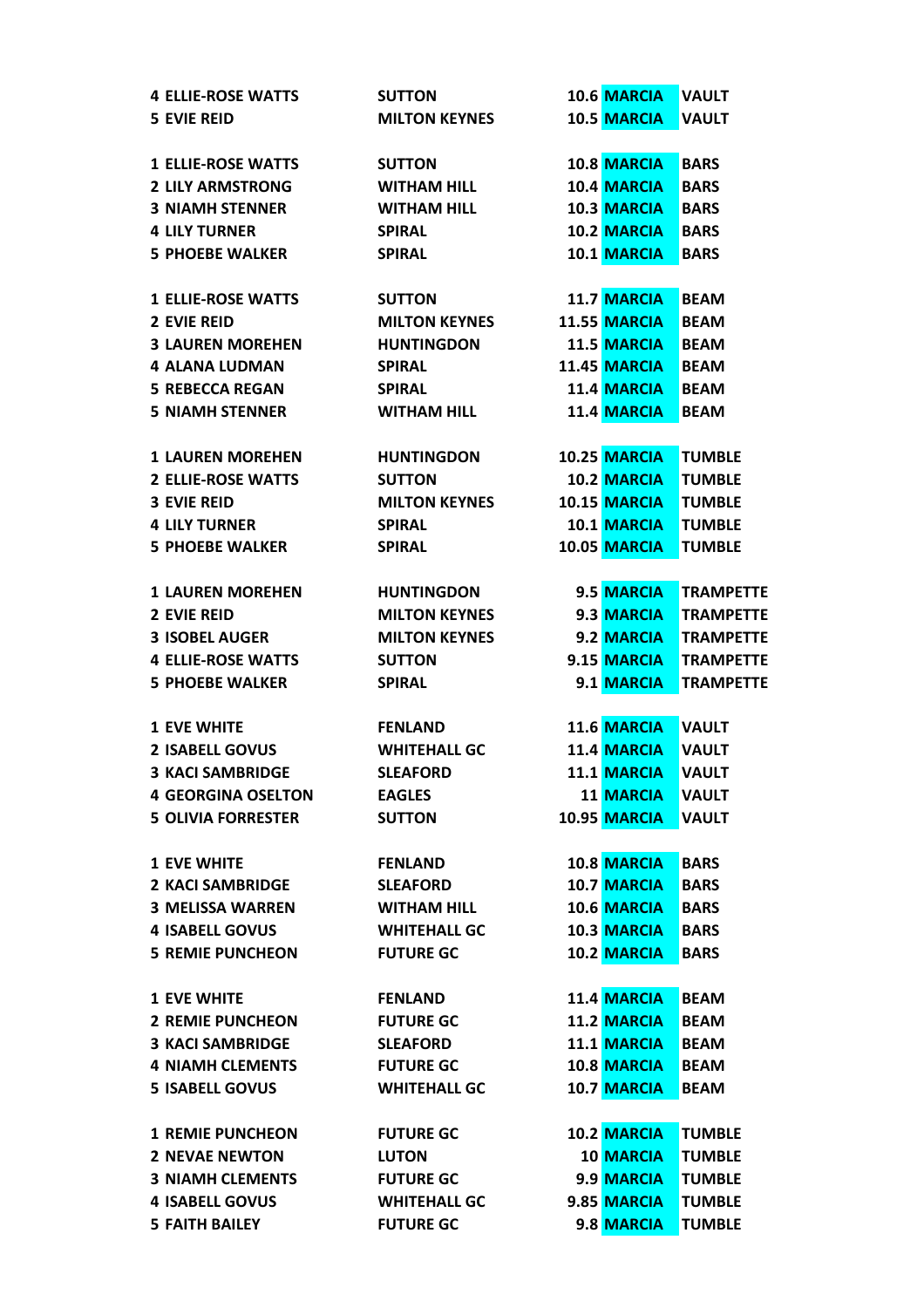| <b>1 FAITH BAILEY</b>         | <b>FUTURE GC</b>    | 9.5 MARCIA         | <b>TRAMPETTE</b> |
|-------------------------------|---------------------|--------------------|------------------|
| <b>2 NIAMH CLEMENTS</b>       | <b>FUTURE GC</b>    | 9.45 MARCIA        | <b>TRAMPETTE</b> |
| <b>3 REMIE PUNCHEON</b>       | <b>FUTURE GC</b>    | 9.4 MARCIA         | <b>TRAMPETTE</b> |
| <b>4 NEVAE NEWTON</b>         | <b>LUTON</b>        | 9.35 MARCIA        | <b>TRAMPETTE</b> |
| <b>5 ISABELL GOVUS</b>        | <b>WHITEHALL GC</b> | 9.3 MARCIA         | <b>TRAMPETTE</b> |
|                               |                     |                    |                  |
| <b>1 SOPHIE WILDERSPIN</b>    | <b>WITHAM HILL</b>  | 11.6 MARCIA        | <b>VAULT</b>     |
| 2 LYDIA BALL                  | <b>LUTON</b>        | <b>11.1 MARCIA</b> | <b>VAULT</b>     |
| <b>3 LILLIE HANCOCK</b>       | <b>WITHAM HILL</b>  | <b>11 MARCIA</b>   | <b>VAULT</b>     |
| 4 OLIWIA WINIARSKA            | <b>SLEAFORD</b>     | 10.9 MARCIA        | <b>VAULT</b>     |
| <b>5 GRACE SMART</b>          | <b>WHITEHALL GC</b> | 10.8 MARCIA        | <b>VAULT</b>     |
|                               |                     |                    |                  |
| <b>1 GRACE SMART</b>          | <b>WHITEHALL GC</b> | <b>11 MARCIA</b>   | <b>BARS</b>      |
| <b>2 LYDIA BALL</b>           | <b>LUTON</b>        | 10.9 MARCIA        | <b>BARS</b>      |
| <b>3 LILLIE HANCOCK</b>       | <b>WITHAM HILL</b>  | <b>10.7 MARCIA</b> | <b>BARS</b>      |
| <b>4 SOPHIE WILDERSPIN</b>    | <b>WITHAM HILL</b>  | 10.6 MARCIA        | <b>BARS</b>      |
|                               |                     | 10.5 MARCIA        |                  |
| <b>5 BEATRICE GALVOSAITE</b>  | <b>EAGLES</b>       |                    | <b>BARS</b>      |
| <b>1 LYDIA BALL</b>           | <b>LUTON</b>        | 13.2 MARCIA        | <b>BEAM</b>      |
|                               |                     |                    |                  |
| <b>2 CHARLOTTE ALMEY</b>      | <b>SPIRAL</b>       | <b>12.3 MARCIA</b> | <b>BEAM</b>      |
| <b>3 SOPHIE WILDERSPIN</b>    | <b>WITHAM HILL</b>  | <b>11.1 MARCIA</b> | <b>BEAM</b>      |
| <b>4 BEATRICE GALVOSAITE</b>  | <b>EAGLES</b>       | <b>11 MARCIA</b>   | <b>BEAM</b>      |
| <b>5 OLIWIA WINIARSKA</b>     | <b>SLEAFORD</b>     | 10.8 MARCIA        | <b>BEAM</b>      |
| <b>1 GRACE SMART</b>          | <b>WHITEHALL GC</b> | 10.5 MARCIA        | <b>TUMBLE</b>    |
| <b>2 LYDIA BALL</b>           | <b>LUTON</b>        | 10.45 MARCIA       | <b>TUMBLE</b>    |
|                               |                     | 10.2 MARCIA        |                  |
| <b>3 GRACE ANDREW</b>         | <b>WITHAM HILL</b>  |                    | <b>TUMBLE</b>    |
| <b>4 SOPHIE BASTOW</b>        | <b>SLEAFORD</b>     | 10.15 MARCIA       | <b>TUMBLE</b>    |
| <b>5 OLIWIA WINIARSKA</b>     | <b>SLEAFORD</b>     | 10.1 MARCIA        | <b>TUMBLE</b>    |
| <b>1 LYDIA BALL</b>           | <b>LUTON</b>        | 9.2 MARCIA         | <b>TRAMPETTE</b> |
| <b>2 GRACE ANDREW</b>         | <b>WITHAM HILL</b>  | 9.15 MARCIA        | <b>TRAMPETTE</b> |
| <b>3 SOPHIE WILDERSPIN</b>    | <b>WITHAM HILL</b>  | 9.1 MARCIA         | <b>TRAMPETTE</b> |
| <b>4 GRACE SMART</b>          | <b>WHITEHALL GC</b> | 9.05 MARCIA        | <b>TRAMPETTE</b> |
| <b>5 SOPHIE BASTOW</b>        | <b>SLEAFORD</b>     | 9 MARCIA           | <b>TRAMPETTE</b> |
|                               |                     |                    |                  |
| <b>1 BRIHANNA STEWART</b>     | <b>LUTON</b>        | 11.6 MARCIA        | <b>VAULT</b>     |
| <b>2 CHLOE ERRINGTON</b>      | <b>SLEAFORD</b>     | 11.4 MARCIA        | <b>VAULT</b>     |
| <b>3 JASMIN BAYLISS</b>       | <b>WHITEHALL GC</b> | 11.1 MARCIA        | <b>VAULT</b>     |
| <b>4 DANIELLE JADE RIMMER</b> | <b>FLIC FLAC</b>    | 10.9 MARCIA        | <b>VAULT</b>     |
| <b>5 ERIN STOPFORD</b>        | <b>GLOSSOP GC</b>   | 10.7 MARCIA        | <b>VAULT</b>     |
|                               |                     |                    |                  |
| <b>1 BRIHANNA STEWART</b>     | <b>LUTON</b>        | 11.3 MARCIA        | <b>BARS</b>      |
| <b>2 CHLOE ERRINGTON</b>      | <b>SLEAFORD</b>     | 9.4 MARCIA         | <b>BARS</b>      |
| <b>3 DANIELLE JADE RIMMER</b> | <b>FLIC FLAC</b>    | 8.9 MARCIA         | <b>BARS</b>      |
| <b>4 ERIN STOPFORD</b>        | <b>GLOSSOP GC</b>   | <b>7.8 MARCIA</b>  | <b>BARS</b>      |
| <b>5 ERICA BRUCE</b>          | <b>GLOSSOP GC</b>   | 7.1 MARCIA         | <b>BARS</b>      |
|                               |                     |                    |                  |
| <b>1 DANIELLE JADE RIMMER</b> | <b>FLIC FLAC</b>    | 11 MARCIA          | <b>BEAM</b>      |
| <b>2 BRIHANNA STEWART</b>     | <b>LUTON</b>        | 10.8 MARCIA        | <b>BEAM</b>      |
|                               |                     |                    |                  |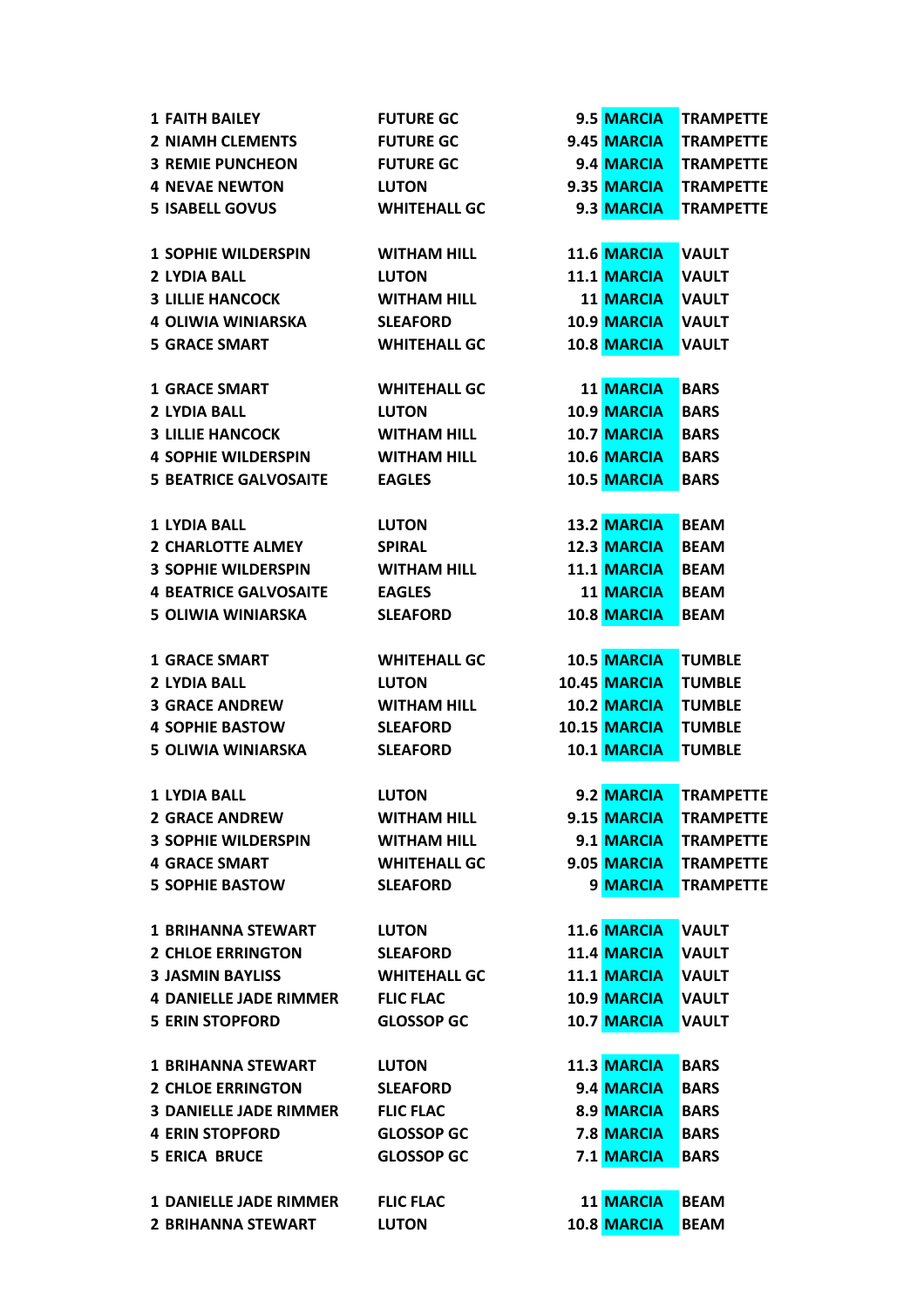| <b>3 CHLOE ERRINGTON</b>      | <b>SLEAFORD</b>     | 9.9 MARCIA         | <b>BEAM</b>      |
|-------------------------------|---------------------|--------------------|------------------|
| <b>4 ERICA BRUCE</b>          | <b>GLOSSOP GC</b>   | 9.1 MARCIA         | <b>BEAM</b>      |
| <b>5 JASMIN BAYLISS</b>       | <b>WHITEHALL GC</b> | 8.5 MARCIA         | <b>BEAM</b>      |
|                               |                     |                    |                  |
| <b>1 CHLOE ERRINGTON</b>      | <b>SLEAFORD</b>     | 10.25 MARCIA       | <b>TUMBLE</b>    |
| <b>2 JASMIN BAYLISS</b>       | <b>WHITEHALL GC</b> | 10.15 MARCIA       | <b>TUMBLE</b>    |
| <b>3 DANIELLE JADE RIMMER</b> | <b>FLIC FLAC</b>    | 9.95 MARCIA        | <b>TUMBLE</b>    |
| <b>4 ERICA BRUCE</b>          | <b>GLOSSOP GC</b>   | 9.75 MARCIA        | <b>TUMBLE</b>    |
| <b>5 ERIN STOPFORD</b>        | <b>GLOSSOP GC</b>   | 9.1 MARCIA         | <b>TUMBLE</b>    |
|                               |                     |                    |                  |
| <b>1 CHLOE ERRINGTON</b>      | <b>SLEAFORD</b>     | 9.25 MARCIA        | <b>TRAMPETTE</b> |
| <b>2 DANIELLE JADE RIMMER</b> | <b>FLIC FLAC</b>    | 9.15 MARCIA        | <b>TRAMPETTE</b> |
| <b>3 BRIHANNA STEWART</b>     | <b>LUTON</b>        | 8.9 MARCIA         | <b>TRAMPETTE</b> |
| <b>4 ERIN STOPFORD</b>        | <b>GLOSSOP GC</b>   | 8.85 MARCIA        | <b>TRAMPETTE</b> |
| <b>5 ERICA BRUCE</b>          | <b>GLOSSOP GC</b>   | 8.8 MARCIA         | <b>TRAMPETTE</b> |
|                               |                     |                    |                  |
| <b>1 ABIGAIL ROLES</b>        | <b>WHITEHALL GC</b> | 11.3 MARCIA        | <b>VAULT</b>     |
| <b>2 ERIN WINSTANLEY</b>      | <b>WHITEHALL GC</b> | <b>11.2 MARCIA</b> | <b>VAULT</b>     |
| <b>3 CHEYENNE DOWNER</b>      | <b>LUTON</b>        | <b>11 MARCIA</b>   | <b>VAULT</b>     |
| <b>4 CAITLIN CALDWELL</b>     | <b>FLIC FLAC</b>    | 10.9 MARCIA        | <b>VAULT</b>     |
| <b>5 BETHANY GATLEY</b>       | <b>GLOSSOP GC</b>   | 10.6 MARCIA        | <b>VAULT</b>     |
|                               |                     |                    |                  |
| <b>1 CHEYENNE DOWNER</b>      | <b>LUTON</b>        | 8.7 MARCIA         | <b>BARS</b>      |
| <b>2 ABIGAIL ROLES</b>        | <b>WHITEHALL GC</b> | 7.5 MARCIA         | <b>BARS</b>      |
| <b>3 BETHANY GATLEY</b>       | <b>GLOSSOP GC</b>   | <b>7.4 MARCIA</b>  | <b>BARS</b>      |
| <b>4 CAITLIN CALDWELL</b>     | <b>FLIC FLAC</b>    | 7.3 MARCIA         | <b>BARS</b>      |
| <b>5 ERIN WINSTANLEY</b>      | <b>WHITEHALL GC</b> | <b>7 MARCIA</b>    | <b>BARS</b>      |
|                               |                     |                    |                  |
| <b>1 CAITLIN CALDWELL</b>     | <b>FLIC FLAC</b>    | 9.8 MARCIA         | <b>BEAM</b>      |
| <b>2 CHEYENNE DOWNER</b>      | <b>LUTON</b>        | 9.6 MARCIA         | <b>BEAM</b>      |
| <b>3 ERIN WINSTANLEY</b>      | <b>WHITEHALL GC</b> | 9.3 MARCIA         | <b>BEAM</b>      |
| <b>4 BETHANY GATLEY</b>       | <b>GLOSSOP GC</b>   | 9 MARCIA           | <b>BEAM</b>      |
| <b>5 ABIGAIL ROLES</b>        | <b>WHITEHALL GC</b> | 8.7 MARCIA         | <b>BEAM</b>      |
|                               |                     |                    |                  |
| <b>1 CAITLIN CALDWELL</b>     | <b>FLIC FLAC</b>    | 10.35 MARCIA       | <b>TUMBLE</b>    |
| <b>2 ABIGAIL ROLES</b>        | <b>WHITEHALL GC</b> | 10.15 MARCIA       | <b>TUMBLE</b>    |
| <b>3 ERIN WINSTANLEY</b>      | <b>WHITEHALL GC</b> | <b>10 MARCIA</b>   | <b>TUMBLE</b>    |
| <b>4 CHEYENNE DOWNER</b>      | <b>LUTON</b>        | 9.8 MARCIA         | <b>TUMBLE</b>    |
| <b>5 BETHANY GATLEY</b>       | <b>GLOSSOP GC</b>   | 9.7 MARCIA         | <b>TUMBLE</b>    |
|                               |                     |                    |                  |
| <b>1 CHEYENNE DOWNER</b>      | <b>LUTON</b>        | 9.65 MARCIA        | <b>TRAMPETTE</b> |
| <b>2 ABIGAIL ROLES</b>        | <b>WHITEHALL GC</b> | 9.6 MARCIA         | <b>TRAMPETTE</b> |
| <b>3 ERIN WINSTANLEY</b>      | <b>WHITEHALL GC</b> | 9 MARCIA           | <b>TRAMPETTE</b> |
| <b>4 CAITLIN CALDWELL</b>     | <b>FLIC FLAC</b>    | 8.8 MARCIA         | <b>TRAMPETTE</b> |
| <b>5 BETHANY GATLEY</b>       | <b>GLOSSOP GC</b>   | 8.75 MARCIA        | <b>TRAMPETTE</b> |
|                               |                     |                    |                  |
|                               |                     |                    |                  |
|                               | <b>Round #7</b>     |                    |                  |
| <b>1 BEATRICE SIBSON</b>      | <b>SUTTON</b>       | <b>12.1 TUDOR</b>  | <b>VAULT</b>     |
| <b>2 ANNIE SEARLE</b>         | <b>FENLAND</b>      | <b>11.7 TUDOR</b>  | <b>VAULT</b>     |
| <b>3 HARRIET CLARK</b>        | <b>FENLAND</b>      | <b>11.55 TUDOR</b> | <b>VAULT</b>     |
|                               |                     |                    |                  |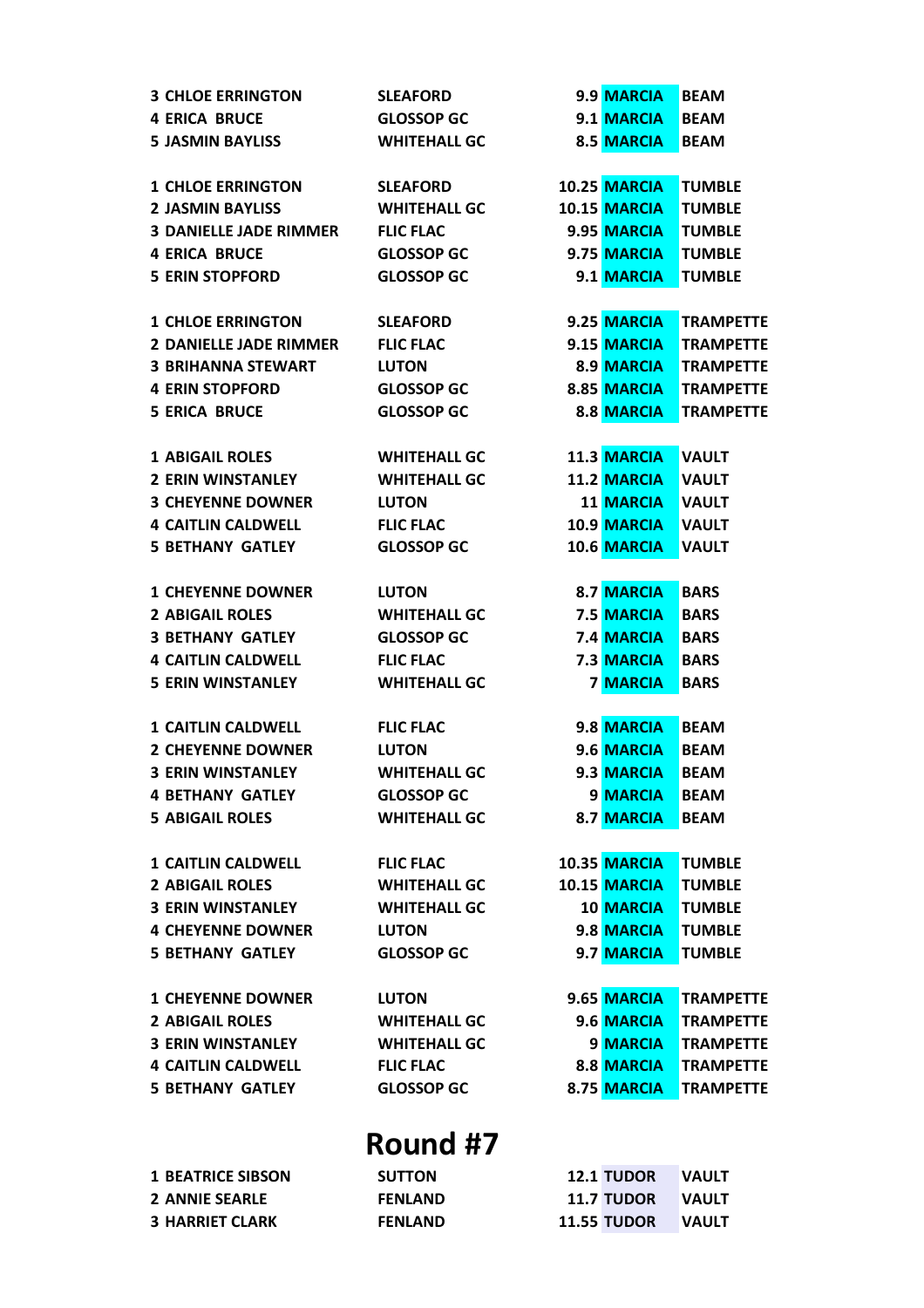| <b>4 KEELEY REGAN</b>       | <b>SPIRAL</b>       | <b>11.5 TUDOR</b>                    | <b>VAULT</b>     |
|-----------------------------|---------------------|--------------------------------------|------------------|
| <b>5 ELLA MAE GATERELL</b>  | <b>FLIC FLAC</b>    | <b>11.45 TUDOR</b>                   | <b>VAULT</b>     |
|                             |                     |                                      |                  |
| <b>1 ELLA MAE GATERELL</b>  | <b>FLIC FLAC</b>    | <b>11.5 TUDOR</b>                    | <b>BARS</b>      |
| <b>2 MEGAN HARVEY</b>       | <b>HUNTINGDON</b>   | <b>10.5 TUDOR</b>                    | <b>BARS</b>      |
| <b>3 HARRIET CLARK</b>      | <b>FENLAND</b>      | 9.8 TUDOR                            | <b>BARS</b>      |
| <b>4 ANNIE SEARLE</b>       | <b>FENLAND</b>      | 9.6 TUDOR                            | <b>BARS</b>      |
| <b>5 AMELIA QUILTER</b>     | <b>WHITEHALL GC</b> | 9 TUDOR                              | <b>BARS</b>      |
|                             |                     |                                      |                  |
| <b>1 ANNIE SEARLE</b>       | <b>FENLAND</b>      | <b>11.2 TUDOR</b>                    | <b>BEAM</b>      |
| <b>2 HARRIET CLARK</b>      | <b>FENLAND</b>      | <b>11.1 TUDOR</b>                    | <b>BEAM</b>      |
| <b>3 AMELIA QUILTER</b>     | <b>WHITEHALL GC</b> | <b>10.9 TUDOR</b>                    | <b>BEAM</b>      |
| <b>4 KEELEY REGAN</b>       | <b>SPIRAL</b>       | <b>10.8 TUDOR</b>                    | <b>BEAM</b>      |
| <b>5 ELLA MAE GATERELL</b>  | <b>FLIC FLAC</b>    | <b>10.7 TUDOR</b>                    | <b>BEAM</b>      |
|                             |                     |                                      |                  |
| <b>1 AMELIA QUILTER</b>     | <b>WHITEHALL GC</b> | <b>11.1 TUDOR</b>                    | <b>TUMBLE</b>    |
| <b>2 ANNIE SEARLE</b>       | <b>FENLAND</b>      | <b>10.95 TUDOR</b>                   | <b>TUMBLE</b>    |
| <b>3 HARRIET CLARK</b>      | <b>FENLAND</b>      | <b>10.9 TUDOR</b>                    | <b>TUMBLE</b>    |
| <b>4 ELLA MAE GATERELL</b>  | <b>FLIC FLAC</b>    | <b>10.85 TUDOR</b>                   | <b>TUMBLE</b>    |
| <b>5 MAISIE-MAY SNOWDEN</b> | <b>WHITEHALL GC</b> | 10.6 TUDOR                           | <b>TUMBLE</b>    |
|                             |                     |                                      |                  |
| <b>1 ANNIE SEARLE</b>       | <b>FENLAND</b>      | 9.25 TUDOR                           | <b>TRAMPETTE</b> |
| <b>2 KEELEY REGAN</b>       | <b>SPIRAL</b>       | 9.2 TUDOR                            | <b>TRAMPETTE</b> |
| <b>3 HARRIET CLARK</b>      | <b>FENLAND</b>      | 9.05 TUDOR                           | <b>TRAMPETTE</b> |
| <b>4 MAISIE-MAY SNOWDEN</b> | <b>WHITEHALL GC</b> | 9 TUDOR                              | <b>TRAMPETTE</b> |
| <b>5 BEATRICE SIBSON</b>    | <b>SUTTON</b>       | 8.95 TUDOR                           | <b>TRAMPETTE</b> |
|                             |                     |                                      |                  |
| 1 ALEISHA REID              | <b>SUTTON</b>       | <b>12.4 MARY</b>                     | <b>VAULT</b>     |
| <b>2 REBECCA FLETCHER</b>   | <b>SLEAFORD</b>     | <b>11.7 MARY</b>                     | <b>VAULT</b>     |
|                             |                     |                                      |                  |
| <b>3 LUCY PATTEN</b>        | <b>HUNTINGDON</b>   | <b>11.6 MARY</b><br><b>11.5 MARY</b> | <b>VAULT</b>     |
| <b>4 SHANAE SIGORNEY</b>    | <b>FENLAND</b>      |                                      | <b>VAULT</b>     |
| <b>5 ANNIE WAKE</b>         | <b>FENLAND</b>      | <b>11.1 MARY</b>                     | <b>VAULT</b>     |
|                             |                     |                                      |                  |
| <b>1 ANNIE WAKE</b>         | <b>FENLAND</b>      | <b>11.1 MARY</b>                     | <b>BARS</b>      |
| <b>2 SHANAE SIGORNEY</b>    | <b>FENLAND</b>      | <b>10.8 MARY</b>                     | <b>BARS</b>      |
| <b>3 LUCY PATTEN</b>        | <b>HUNTINGDON</b>   | <b>10.3 MARY</b>                     | <b>BARS</b>      |
| <b>4 ALEISHA REID</b>       | <b>SUTTON</b>       | <b>10.2 MARY</b>                     | <b>BARS</b>      |
| <b>5 LUCY DEAR</b>          | <b>FENLAND</b>      | <b>9.9 MARY</b>                      | <b>BARS</b>      |
|                             |                     |                                      |                  |
| <b>1 ANNIE WAKE</b>         | <b>FENLAND</b>      | <b>10.7 MARY</b>                     | <b>BEAM</b>      |
| <b>2 SHANAE SIGORNEY</b>    | <b>FENLAND</b>      | <b>10.4 MARY</b>                     | <b>BEAM</b>      |
| <b>3 LUCY PATTEN</b>        | <b>HUNTINGDON</b>   | <b>10.2 MARY</b>                     | <b>BEAM</b>      |
| <b>4 LUCY DEAR</b>          | <b>FENLAND</b>      | <b>9.6 MARY</b>                      | <b>BEAM</b>      |
| <b>5 ALEISHA REID</b>       | <b>SUTTON</b>       | 9.3 MARY                             | <b>BEAM</b>      |
|                             |                     |                                      |                  |
| <b>1 SHANAE SIGORNEY</b>    | <b>FENLAND</b>      | <b>12.15 MARY</b>                    | <b>TUMBLE</b>    |
| <b>2 ANNIE WAKE</b>         | <b>FENLAND</b>      | <b>11.55 MARY</b>                    | <b>TUMBLE</b>    |
| <b>3 ALEISHA REID</b>       | <b>SUTTON</b>       | <b>11.5 MARY</b>                     | <b>TUMBLE</b>    |
| <b>4 LUCY PATTEN</b>        | <b>HUNTINGDON</b>   | <b>11.4 MARY</b>                     | <b>TUMBLE</b>    |
| <b>5 LUCY DEAR</b>          |                     |                                      |                  |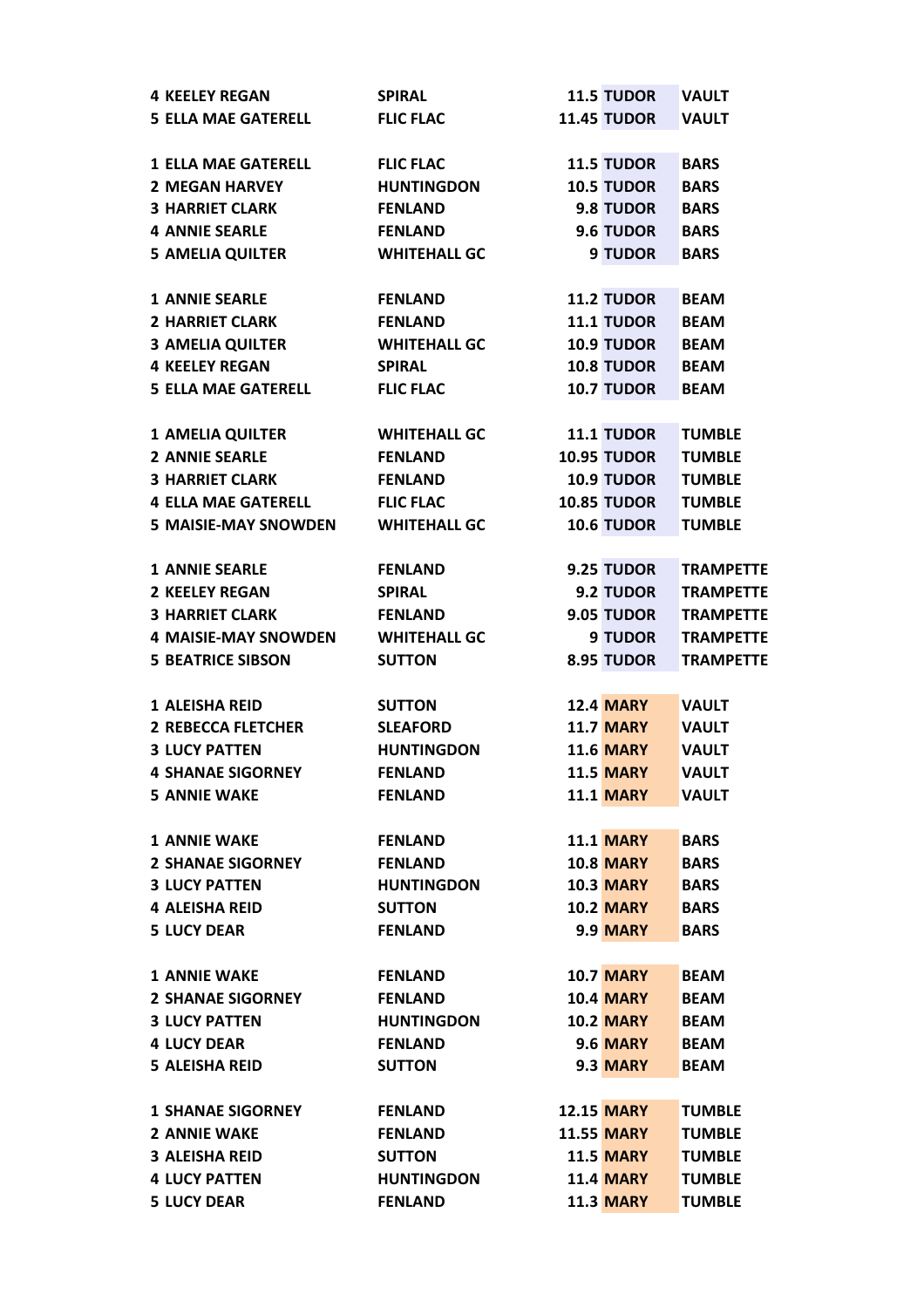| <b>1 SHANAE SIGORNEY</b>      | <b>FENLAND</b>       | <b>10.1 MARY</b>   | <b>TRAMPETTE</b> |
|-------------------------------|----------------------|--------------------|------------------|
| <b>2 REBECCA FLETCHER</b>     | <b>SLEAFORD</b>      | <b>10.05 MARY</b>  | <b>TRAMPETTE</b> |
| <b>3 LUCY DEAR</b>            | <b>FENLAND</b>       | 9.7 MARY           | <b>TRAMPETTE</b> |
| <b>4 LUCY PATTEN</b>          | <b>HUNTINGDON</b>    | <b>9.65 MARY</b>   | <b>TRAMPETTE</b> |
| <b>5 ANNIE WAKE</b>           | <b>FENLAND</b>       | <b>9.6 MARY</b>    | <b>TRAMPETTE</b> |
|                               |                      |                    |                  |
| <b>1 AMELIA LUNGHI</b>        | <b>SUTTON</b>        | <b>12.8 TUDOR</b>  | <b>VAULT</b>     |
| <b>2 GABRIELLE GREIG</b>      | <b>SLEAFORD</b>      | <b>11.8 TUDOR</b>  | <b>VAULT</b>     |
| <b>3 TANVIR RADHOA</b>        | <b>BEDFORD</b>       | <b>11.5 TUDOR</b>  | <b>VAULT</b>     |
| <b>4 PAULINA KISIELEWSKA</b>  | <b>SUTTON</b>        | <b>11.3 TUDOR</b>  | <b>VAULT</b>     |
| <b>5 ERIN SCARFE</b>          | <b>HUNTINGDON</b>    | <b>11.2 TUDOR</b>  | <b>VAULT</b>     |
|                               |                      |                    |                  |
| <b>1 AMELIA LUNGHI</b>        | <b>SUTTON</b>        | <b>11.1 TUDOR</b>  | <b>BARS</b>      |
| 2 ANYA PITCHIE-COOPER         | <b>SUTTON</b>        | <b>11 TUDOR</b>    | <b>BARS</b>      |
| <b>3 ELYSIA CREER</b>         | <b>MILTON KEYNES</b> | <b>10.8 TUDOR</b>  | <b>BARS</b>      |
| <b>4 ELLIE TAYLOR</b>         | <b>FLIC FLAC</b>     | <b>10.3 TUDOR</b>  | <b>BARS</b>      |
| <b>5 ANNA ODUSI</b>           | <b>SUTTON</b>        | <b>10.2 TUDOR</b>  | <b>BARS</b>      |
|                               |                      |                    |                  |
| <b>1 ELYSIA CREER</b>         | <b>MILTON KEYNES</b> | <b>10.8 TUDOR</b>  | <b>BEAM</b>      |
| <b>2 MEGAN MOTH</b>           | <b>MILTON KEYNES</b> | <b>10.7 TUDOR</b>  | <b>BEAM</b>      |
| <b>3 ERIN SCARFE</b>          | <b>HUNTINGDON</b>    | <b>10.3 TUDOR</b>  | <b>BEAM</b>      |
| <b>4 PAULINA KISIELEWSKA</b>  | <b>SUTTON</b>        | <b>10.2 TUDOR</b>  | <b>BEAM</b>      |
| <b>5 AMELIA LUNGHI</b>        | <b>SUTTON</b>        | 10.1 TUDOR         | <b>BEAM</b>      |
|                               |                      |                    |                  |
| <b>1 MEGAN MOTH</b>           | <b>MILTON KEYNES</b> | <b>11.05 TUDOR</b> | <b>TUMBLE</b>    |
| <b>2 GABRIELLE GREIG</b>      | <b>SLEAFORD</b>      | <b>10.95 TUDOR</b> | <b>TUMBLE</b>    |
| <b>3 TANVIR RADHOA</b>        | <b>BEDFORD</b>       | <b>10.9 TUDOR</b>  | <b>TUMBLE</b>    |
| <b>4 ELLIE TAYLOR</b>         | <b>FLIC FLAC</b>     | <b>10.75 TUDOR</b> | <b>TUMBLE</b>    |
| <b>5 ERIN SCARFE</b>          | <b>HUNTINGDON</b>    | 10.6 TUDOR         | <b>TUMBLE</b>    |
|                               |                      |                    |                  |
| <b>1 MEGAN MOTH</b>           | <b>MILTON KEYNES</b> | <b>10.1 TUDOR</b>  | <b>TRAMPETTE</b> |
| <b>2 TANVIR RADHOA</b>        | <b>BEDFORD</b>       | 9.5 TUDOR          | <b>TRAMPETTE</b> |
| <b>3 GABRIELLE GREIG</b>      | <b>SLEAFORD</b>      | 9.2 TUDOR          | <b>TRAMPETTE</b> |
| <b>4 ELYSIA CREER</b>         | <b>MILTON KEYNES</b> | 9.15 TUDOR         | <b>TRAMPETTE</b> |
| <b>5 SOPHIE MILLS</b>         | <b>BEDFORD</b>       | 9.1 TUDOR          | <b>TRAMPETTE</b> |
|                               |                      |                    |                  |
| <b>1 KENNEDY SHELLEY</b>      | <b>SLEAFORD</b>      | <b>12.1 MARY</b>   | <b>VAULT</b>     |
| <b>2 GABIJA MALINAUSKAITE</b> | <b>SPIRAL</b>        | <b>12 MARY</b>     | <b>VAULT</b>     |
| <b>3 CARYS HOWELL</b>         | <b>SUTTON</b>        | <b>11.8 MARY</b>   | <b>VAULT</b>     |
| <b>4 LILIA RILEY</b>          | <b>FENLAND</b>       | <b>11.7 MARY</b>   | <b>VAULT</b>     |
| <b>5 LOUISE HIRST</b>         | <b>SLEAFORD</b>      | <b>11.5 MARY</b>   | <b>VAULT</b>     |
|                               |                      |                    |                  |
| <b>1 KENNEDY SHELLEY</b>      | <b>SLEAFORD</b>      | <b>10.3 MARY</b>   | <b>BARS</b>      |
| <b>2 LILIA RILEY</b>          | <b>FENLAND</b>       | <b>10.1 MARY</b>   | <b>BARS</b>      |
| <b>3 GABIJA MALINAUSKAITE</b> | <b>SPIRAL</b>        | 9.8 MARY           | <b>BARS</b>      |
| <b>4 ZUZANNA MASTERNAK</b>    | <b>SUTTON</b>        | 9.5 MARY           | <b>BARS</b>      |
| <b>5 LOUISE HIRST</b>         | <b>SLEAFORD</b>      | 9 MARY             | <b>BARS</b>      |
|                               |                      |                    |                  |
| <b>1 ZUZANNA MASTERNAK</b>    | <b>SUTTON</b>        | <b>10.3 MARY</b>   | <b>BEAM</b>      |
| <b>2 PAIGE LEECH</b>          | <b>WHITEHALL GC</b>  | <b>9.6 MARY</b>    | <b>BEAM</b>      |
| <b>3 CARYS HOWELL</b>         | <b>SUTTON</b>        | <b>9.1 MARY</b>    | <b>BEAM</b>      |
|                               |                      |                    |                  |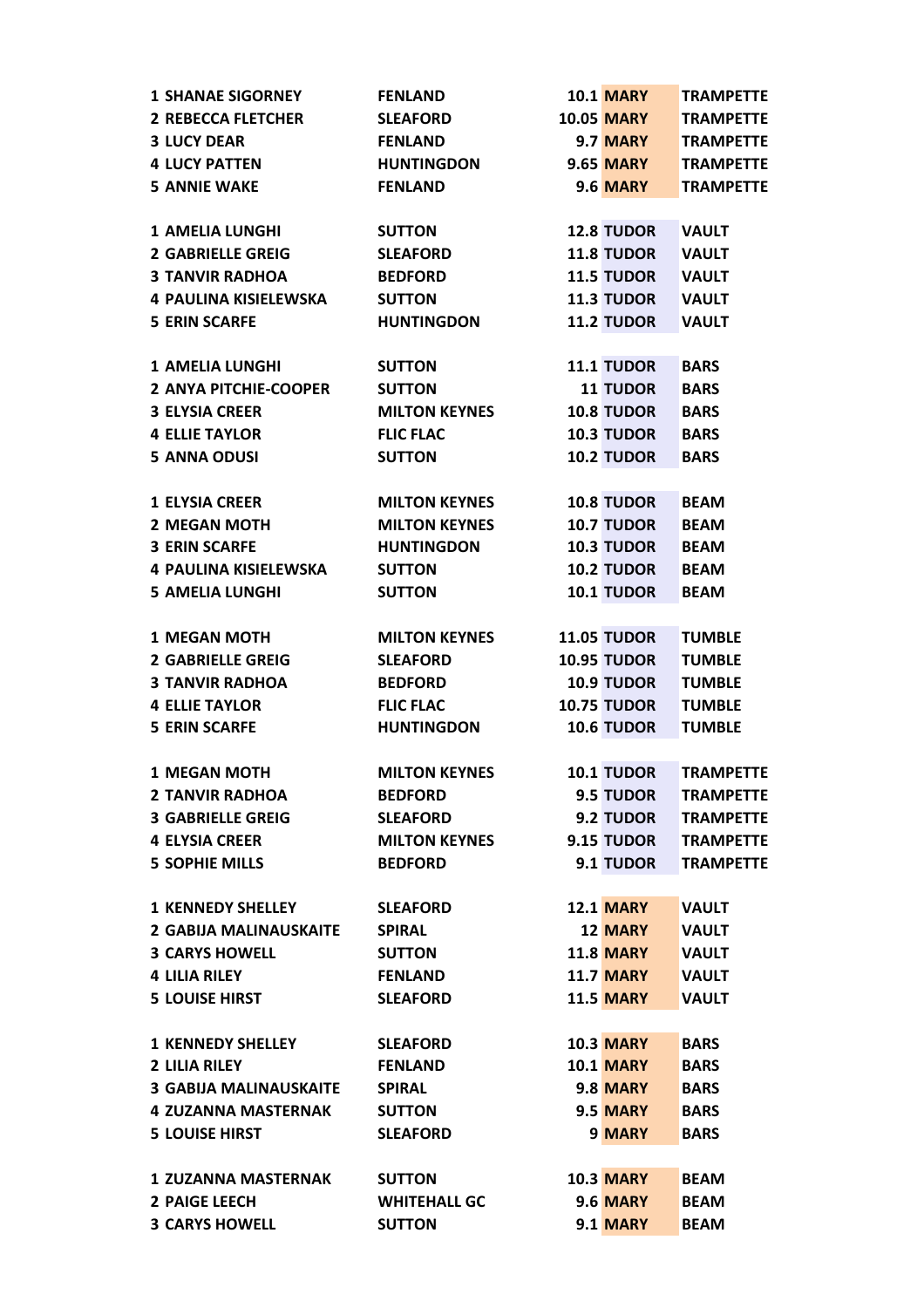| <b>4 KENNEDY SHELLEY</b>        | <b>SLEAFORD</b>     | <b>8.8 MARY</b>    | <b>BEAM</b>      |
|---------------------------------|---------------------|--------------------|------------------|
| <b>5 VICTORIA BOWN</b>          | <b>WHITEHALL GC</b> | <b>8.6 MARY</b>    | <b>BEAM</b>      |
|                                 |                     |                    |                  |
| <b>1 LILIA RILEY</b>            | <b>FENLAND</b>      | <b>11.75 MARY</b>  | <b>TUMBLE</b>    |
| <b>2 GABIJA MALINAUSKAITE</b>   | <b>SPIRAL</b>       | <b>11.7 MARY</b>   | <b>TUMBLE</b>    |
| <b>3 LOUISE HIRST</b>           | <b>SLEAFORD</b>     | <b>11.4 MARY</b>   | <b>TUMBLE</b>    |
| <b>4 CARYS HOWELL</b>           | <b>SUTTON</b>       | <b>11.35 MARY</b>  | <b>TUMBLE</b>    |
| <b>5 KENNEDY SHELLEY</b>        | <b>SLEAFORD</b>     | <b>11.3 MARY</b>   | <b>TUMBLE</b>    |
| <b>5 PAIGE LEECH</b>            | <b>WHITEHALL GC</b> | <b>11.3 MARY</b>   | <b>TUMBLE</b>    |
|                                 |                     |                    |                  |
| <b>1 KENNEDY SHELLEY</b>        | <b>SLEAFORD</b>     | <b>10.2 MARY</b>   | <b>TRAMPETTE</b> |
| <b>2 LOUISE HIRST</b>           | <b>SLEAFORD</b>     | <b>10.05 MARY</b>  | <b>TRAMPETTE</b> |
| <b>3 GABIJA MALINAUSKAITE</b>   | <b>SPIRAL</b>       | <b>10 MARY</b>     | <b>TRAMPETTE</b> |
|                                 |                     |                    |                  |
| <b>4 VICTORIA BOWN</b>          | <b>WHITEHALL GC</b> | <b>9.9 MARY</b>    | <b>TRAMPETTE</b> |
| <b>5 CARYS HOWELL</b>           | <b>SUTTON</b>       | <b>9.85 MARY</b>   | <b>TRAMPETTE</b> |
|                                 |                     |                    |                  |
| <b>1 DAISY COTTAGE</b>          | <b>SPIRAL</b>       | <b>12.8 TUDOR</b>  | <b>VAULT</b>     |
| <b>2 ELYSEE MORDEL</b>          | <b>HUNTINGDON</b>   | 11.6 TUDOR         | <b>VAULT</b>     |
| <b>3 MORGAN GOODHEW</b>         | <b>SPLIT LEAPS</b>  | <b>11.3 TUDOR</b>  | <b>VAULT</b>     |
| <b>4 MADDIE GOODE</b>           | <b>HUNTINGDON</b>   | <b>11.2 TUDOR</b>  | <b>VAULT</b>     |
| <b>5 CHLOE LALANDE DE FARIA</b> | <b>SUTTON</b>       | 10.9 TUDOR         | <b>VAULT</b>     |
|                                 |                     |                    |                  |
| <b>1 MADDIE GOODE</b>           | <b>HUNTINGDON</b>   | <b>11.3 TUDOR</b>  | <b>BARS</b>      |
| <b>2 ELYSEE MORDEL</b>          | <b>HUNTINGDON</b>   | <b>10.6 TUDOR</b>  | <b>BARS</b>      |
| <b>3 CERYS WALDEN</b>           | <b>SUTTON</b>       | <b>10.4 TUDOR</b>  | <b>BARS</b>      |
| <b>4 CHLOE LALANDE DE FARIA</b> | <b>SUTTON</b>       | <b>10.2 TUDOR</b>  | <b>BARS</b>      |
| <b>5 SCARLETT MCGLOIN</b>       | <b>WHITEHALL GC</b> | 9.8 TUDOR          | <b>BARS</b>      |
|                                 |                     |                    |                  |
| <b>1 MADDIE GOODE</b>           | <b>HUNTINGDON</b>   | 10.9 TUDOR         | <b>BEAM</b>      |
| <b>2 CHLOE LALANDE DE FARIA</b> | <b>SUTTON</b>       | <b>10.4 TUDOR</b>  | <b>BEAM</b>      |
| <b>3 KEIRA CRISP</b>            | <b>WHITEHALL GC</b> | <b>10.3 TUDOR</b>  | <b>BEAM</b>      |
| <b>4 SCARLETT MCGLOIN</b>       | <b>WHITEHALL GC</b> | <b>10 TUDOR</b>    | <b>BEAM</b>      |
| <b>5 CERYS WALDEN</b>           | <b>SUTTON</b>       | 9.8 TUDOR          | <b>BEAM</b>      |
|                                 |                     |                    |                  |
| <b>1 DAISY COTTAGE</b>          | <b>SPIRAL</b>       | <b>11.05 TUDOR</b> | <b>TUMBLE</b>    |
| <b>2 ELYSEE MORDEL</b>          | <b>HUNTINGDON</b>   | <b>10.65 TUDOR</b> | <b>TUMBLE</b>    |
| <b>3 CERYS WALDEN</b>           | <b>SUTTON</b>       | <b>10.6 TUDOR</b>  | <b>TUMBLE</b>    |
| <b>4 MADDIE GOODE</b>           | <b>HUNTINGDON</b>   | <b>10.55 TUDOR</b> | <b>TUMBLE</b>    |
| <b>5 SCARLETT MCGLOIN</b>       | <b>WHITEHALL GC</b> | <b>10.4 TUDOR</b>  | <b>TUMBLE</b>    |
|                                 |                     |                    |                  |
| <b>1 SCARLETT MCGLOIN</b>       | <b>WHITEHALL GC</b> | 9.25 TUDOR         | <b>TRAMPETTE</b> |
| <b>2 CERYS WALDEN</b>           | <b>SUTTON</b>       | 9.2 TUDOR          | <b>TRAMPETTE</b> |
| <b>3 CHLOE LALANDE DE FARIA</b> | <b>SUTTON</b>       | 9.15 TUDOR         | <b>TRAMPETTE</b> |
|                                 |                     |                    |                  |
| <b>4 MADDIE GOODE</b>           | <b>HUNTINGDON</b>   | 9.1 TUDOR          | <b>TRAMPETTE</b> |
| <b>5 ELYSEE MORDEL</b>          | <b>HUNTINGDON</b>   | 9.05 TUDOR         | <b>TRAMPETTE</b> |
|                                 |                     |                    |                  |
| <b>1 KATIE-MARIE PARKER</b>     | <b>SPIRAL</b>       | 125 MARY           | <b>VAULT</b>     |
| <b>2 JULENA FARRIMOND</b>       | <b>SPIRAL</b>       | <b>12.2 MARY</b>   | <b>VAULT</b>     |
| <b>3 KHIAEASA DILLEY</b>        | <b>HUNTINGDON</b>   | <b>12.1 MARY</b>   | <b>VAULT</b>     |
| <b>4 JESSICA LANGLEY</b>        | <b>SPIRAL</b>       | <b>12 MARY</b>     | <b>VAULT</b>     |
| <b>5 HAYLEY MARSON</b>          | <b>HUNTINGDON</b>   | <b>11.5 MARY</b>   | <b>VAULT</b>     |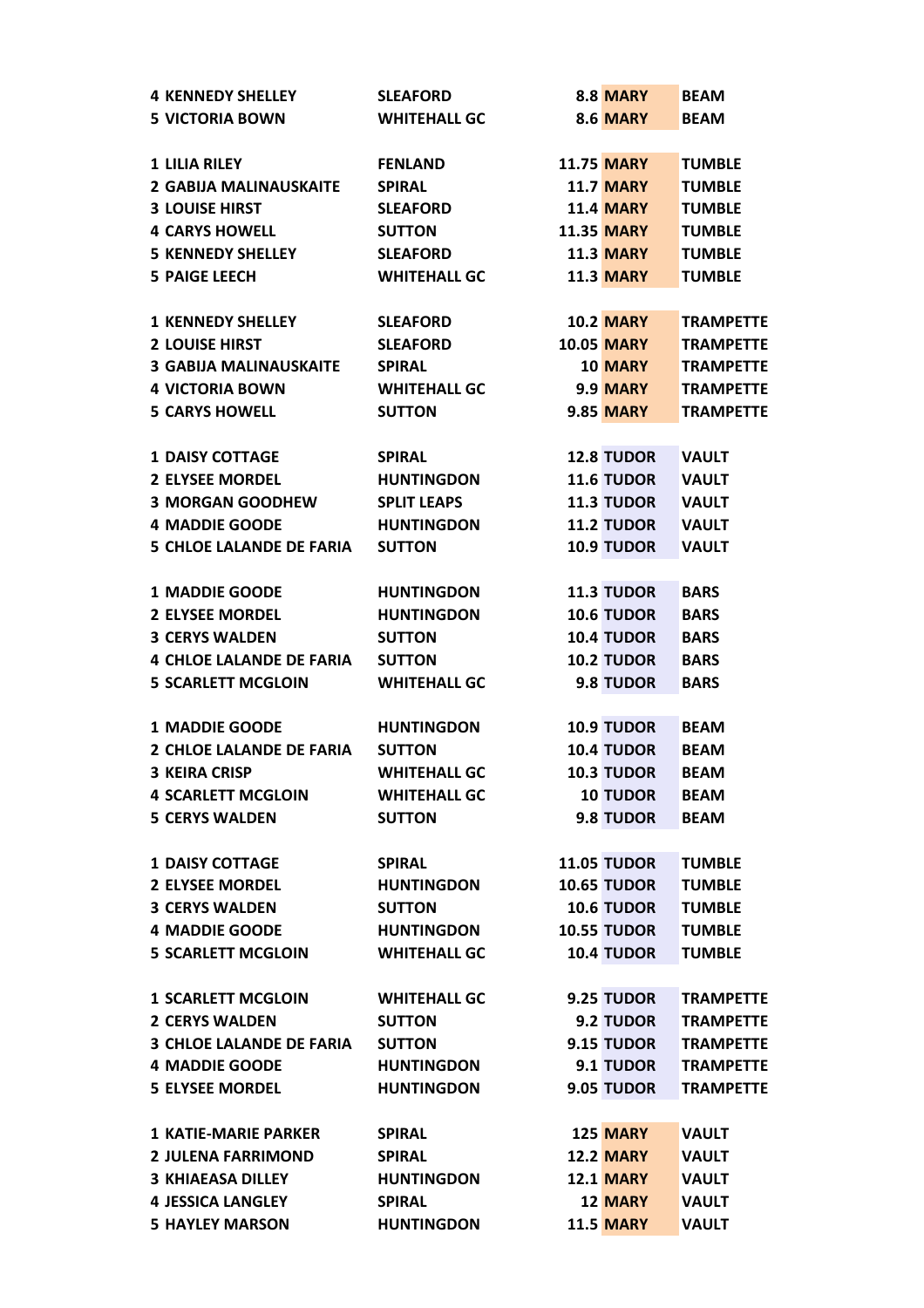| <b>1 KHIAEASA DILLEY</b>    | <b>HUNTINGDON</b> | <b>9.8 MARY</b>    | <b>BARS</b>      |
|-----------------------------|-------------------|--------------------|------------------|
| <b>2 KATIE-MARIE PARKER</b> | <b>SPIRAL</b>     | 9.5 MARY           | <b>BARS</b>      |
| <b>3 JULENA FARRIMOND</b>   | <b>SPIRAL</b>     | 9.4 MARY           | <b>BARS</b>      |
| <b>4 JESSICA LANGLEY</b>    | <b>SPIRAL</b>     | <b>8.5 MARY</b>    | <b>BARS</b>      |
| <b>5 HAYLEY MARSON</b>      | <b>HUNTINGDON</b> | 7.7 MARY           | <b>BARS</b>      |
|                             |                   |                    |                  |
| <b>1 JULENA FARRIMOND</b>   | <b>SPIRAL</b>     | <b>11 MARY</b>     | <b>BEAM</b>      |
| <b>2 JESSICA LANGLEY</b>    | <b>SPIRAL</b>     | <b>10.9 MARY</b>   | <b>BEAM</b>      |
| <b>3 KATIE-MARIE PARKER</b> | <b>SPIRAL</b>     | <b>10.3 MARY</b>   | <b>BEAM</b>      |
| <b>4 HAYLEY MARSON</b>      | <b>HUNTINGDON</b> | 9 MARY             | <b>BEAM</b>      |
| <b>5 KHIAEASA DILLEY</b>    | <b>HUNTINGDON</b> | 8.4 MARY           | <b>BEAM</b>      |
|                             |                   |                    |                  |
| 1 KHIAEASA DILLEY           | <b>HUNTINGDON</b> | <b>12.65 MARY</b>  | <b>TUMBLE</b>    |
| <b>2 JULENA FARRIMOND</b>   | <b>SPIRAL</b>     | <b>12.4 MARY</b>   | <b>TUMBLE</b>    |
| <b>3 HAYLEY MARSON</b>      | <b>HUNTINGDON</b> | <b>12 MARY</b>     | <b>TUMBLE</b>    |
| <b>4 KATIE-MARIE PARKER</b> | <b>SPIRAL</b>     | <b>11.2 MARY</b>   | <b>TUMBLE</b>    |
| <b>5 JESSICA LANGLEY</b>    | <b>SPIRAL</b>     | <b>11.1 MARY</b>   | <b>TUMBLE</b>    |
|                             |                   |                    |                  |
| <b>1 JULENA FARRIMOND</b>   | <b>SPIRAL</b>     | <b>10.2 MARY</b>   | <b>TRAMPETTE</b> |
| <b>2 HAYLEY MARSON</b>      | <b>HUNTINGDON</b> | <b>9.75 MARY</b>   | <b>TRAMPETTE</b> |
| <b>3 KATIE-MARIE PARKER</b> | <b>SPIRAL</b>     | <b>9.55 MARY</b>   | <b>TRAMPETTE</b> |
| <b>4 KHIAEASA DILLEY</b>    | <b>HUNTINGDON</b> | 9.5 MARY           | <b>TRAMPETTE</b> |
| <b>5 JESSICA LANGLEY</b>    | <b>SPIRAL</b>     | 9.1 MARY           | <b>TRAMPETTE</b> |
|                             |                   |                    |                  |
| <b>1 OLIVIA BAKER</b>       | <b>SPIRAL</b>     | <b>10.8 TUDOR</b>  | <b>VAULT</b>     |
| <b>2 ALYSIA MEAKES</b>      | <b>HUNTINGDON</b> | <b>10.7 TUDOR</b>  | <b>VAULT</b>     |
| <b>3 TARLEE COLLINS</b>     | <b>SUTTON</b>     | 10.6 TUDOR         | <b>VAULT</b>     |
| <b>4 MOLLY DALY</b>         | <b>SUTTON</b>     | <b>10.4 TUDOR</b>  | <b>VAULT</b>     |
| <b>5 NICOLE HOWE</b>        | <b>SUTTON</b>     | <b>10.1 TUDOR</b>  | <b>VAULT</b>     |
|                             |                   |                    |                  |
| <b>1 TARLEE COLLINS</b>     | <b>SUTTON</b>     | 11.1 TUDOR         | <b>BARS</b>      |
| <b>2 MOLLY DALY</b>         | <b>SUTTON</b>     | <b>10.4 TUDOR</b>  | <b>BARS</b>      |
| <b>3 ALYSIA MEAKES</b>      | <b>HUNTINGDON</b> | 9.8 TUDOR          | <b>BARS</b>      |
| <b>4 OLIVIA BAKER</b>       | <b>SPIRAL</b>     | 8.7 TUDOR          | <b>BARS</b>      |
| <b>5 NICOLE HOWE</b>        | <b>SUTTON</b>     | 7.5 TUDOR          | <b>BARS</b>      |
|                             |                   |                    |                  |
| <b>1 OLIVIA BAKER</b>       | <b>SPIRAL</b>     | <b>10.2 TUDOR</b>  | <b>BEAM</b>      |
| <b>2 ALYSIA MEAKES</b>      | <b>HUNTINGDON</b> | <b>10 TUDOR</b>    | <b>BEAM</b>      |
| <b>3 NICOLE HOWE</b>        | <b>SUTTON</b>     | 9.5 TUDOR          | <b>BEAM</b>      |
| <b>4 TARLEE COLLINS</b>     | <b>SUTTON</b>     | 9 TUDOR            | <b>BEAM</b>      |
| <b>5 MOLLY DALY</b>         | <b>SUTTON</b>     | 8.2 TUDOR          | <b>BEAM</b>      |
|                             |                   |                    |                  |
| <b>1 ALYSIA MEAKES</b>      | <b>HUNTINGDON</b> | <b>10.95 TUDOR</b> | <b>TUMBLE</b>    |
| <b>2 TARLEE COLLINS</b>     | <b>SUTTON</b>     | <b>10.9 TUDOR</b>  | <b>TUMBLE</b>    |
| <b>3 NICOLE HOWE</b>        | <b>SUTTON</b>     | <b>10.4 TUDOR</b>  | <b>TUMBLE</b>    |
| <b>4 MOLLY DALY</b>         | <b>SUTTON</b>     | <b>10.3 TUDOR</b>  | <b>TUMBLE</b>    |
| <b>5 OLIVIA BAKER</b>       | <b>SPIRAL</b>     | 9.3 TUDOR          | <b>TUMBLE</b>    |
|                             |                   |                    |                  |
| <b>1 TARLEE COLLINS</b>     | <b>SUTTON</b>     | 9.35 TUDOR         | <b>TRAMPETTE</b> |
| 2 MOLLY DALY                | <b>SUTTON</b>     | 9 TUDOR            | <b>TRAMPETTE</b> |
|                             |                   |                    |                  |